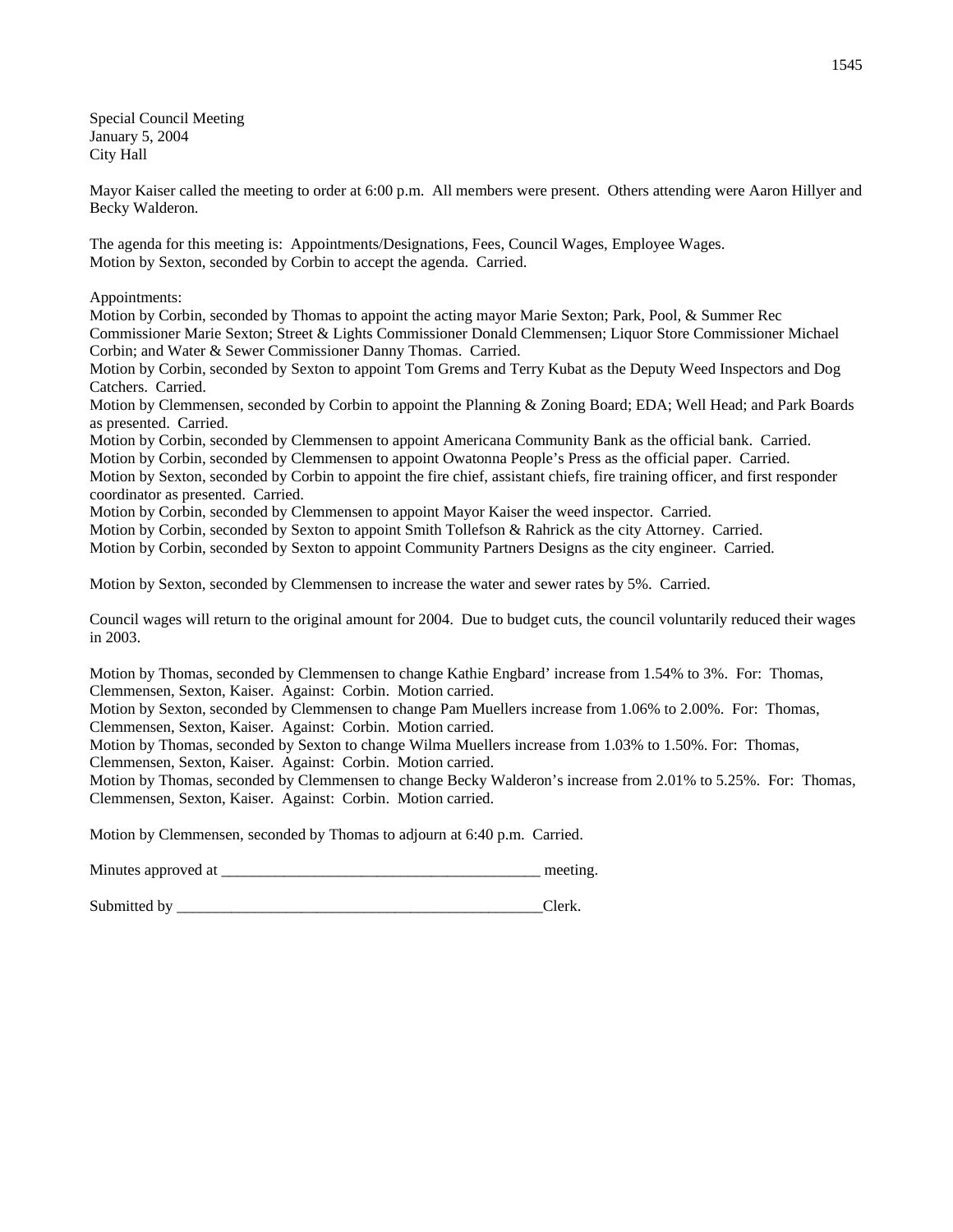Regular Council Meeting January 26, 2004 City Hall

Mayor Kaiser called the meeting to order at 7:00 p.m. All members were present. Others attending were Katie Luedtke, Danielle Krause, DeWayne Halverson, Pat Merritt, Mark Rahrick, Deb Tenold, Andrew Simon, Darren & Melanie Hagen, and Lois Nelson.

Motion by Corbin, seconded by Sexton to accept the agenda as amended. Carried. Motion by Thomas, seconded by Clemmensen to accept the minutes as presented. Carried. Motion by Corbin, seconded by Thomas to pay the city and liquor store bills. Carried.

Deb Tenold stated that the Girl Scout Council of River Trails will be meeting with the Mayor next week to discuss annexation of the Piper Hill camp area.

Planning & Zoning report. Review of the conditional use permits and findings of the planning & zoning. This committee continues to work on reviewing the zoning of properties within Medford. Thomas will work with the city engineer on a plan for Outlot A in the Jones  $2<sup>nd</sup>$  addition.

Discussion of the zoning of Straight River Enterprises, property formerly owned by the Medford School sold to Darren & Melanie Hagen. Process to request a change in zoning was explained to the Hagens.

A request that the walking bridge fund be closed and transferred to the Park Endowment Fund. The attorney will check into closing a designated fund and putting the funds into a different fund.

City attorney is working with planning & zoning in the drafting of a new zoning ordinance. Also the annexation of the wastewater plant will be worked on by the attorney.

Water/Wastewater report. Main well still has an unknown problem that is being investigated.

Motion by Thomas, seconded by Corbin to pay the tuition for wastewater training for Tom and Terry at \$130 each. Carried. The training is taking place here in Medford.

The wastewater plant exceeded the permit for total suspended solids. Tom has been talking with McDonalds about cleaning the grease trap more often.

Streets report.

Motion by Clemmensen, seconded by Thomas to purchase a tail gate lift at a cost of \$1,790 plus tax. Carried. Motion by Sexton, seconded by Corbin to authorize the sale or trade of the old lift and box. Carried. Mention of a semi trailer parked north of the trailer court. Clemmensen checking with owner.

Park report.

Motion by Sexton, seconded by Clemmensen to accept the park fees and deposits as recommended by the park board. Carried.

Motion by Sexton, seconded by Corbin to pay Kevin Steinbauer for decorating the water tower this year. Carried.

Liquor store report.

EDA report.

Motion by Corbin, seconded by Clemmensen to contract with Rene Olson for maintaining the web site at \$20 per hour for up to 5 hours a month. Carried.

Motion by Corbin, seconded by Clemmensen to spend up to \$500 to have the value of the Medford Trailer Court appraised. Carried.

Motion by Thomas, seconded by Corbin to adopt the Resolution to adjust the water rates for the City of Medford. Carried.

Motion by Corbin, seconded by Clemmensen to approve the annual fire fighters report. Carried.

Motion by Thomas, seconded by Sexton to adopt a Resolution in support of a local sales tax. Carried.

Motion by Thomas, seconded by Corbin to waive the 30 day waiting period for the KC's to hold a raffle. Carried.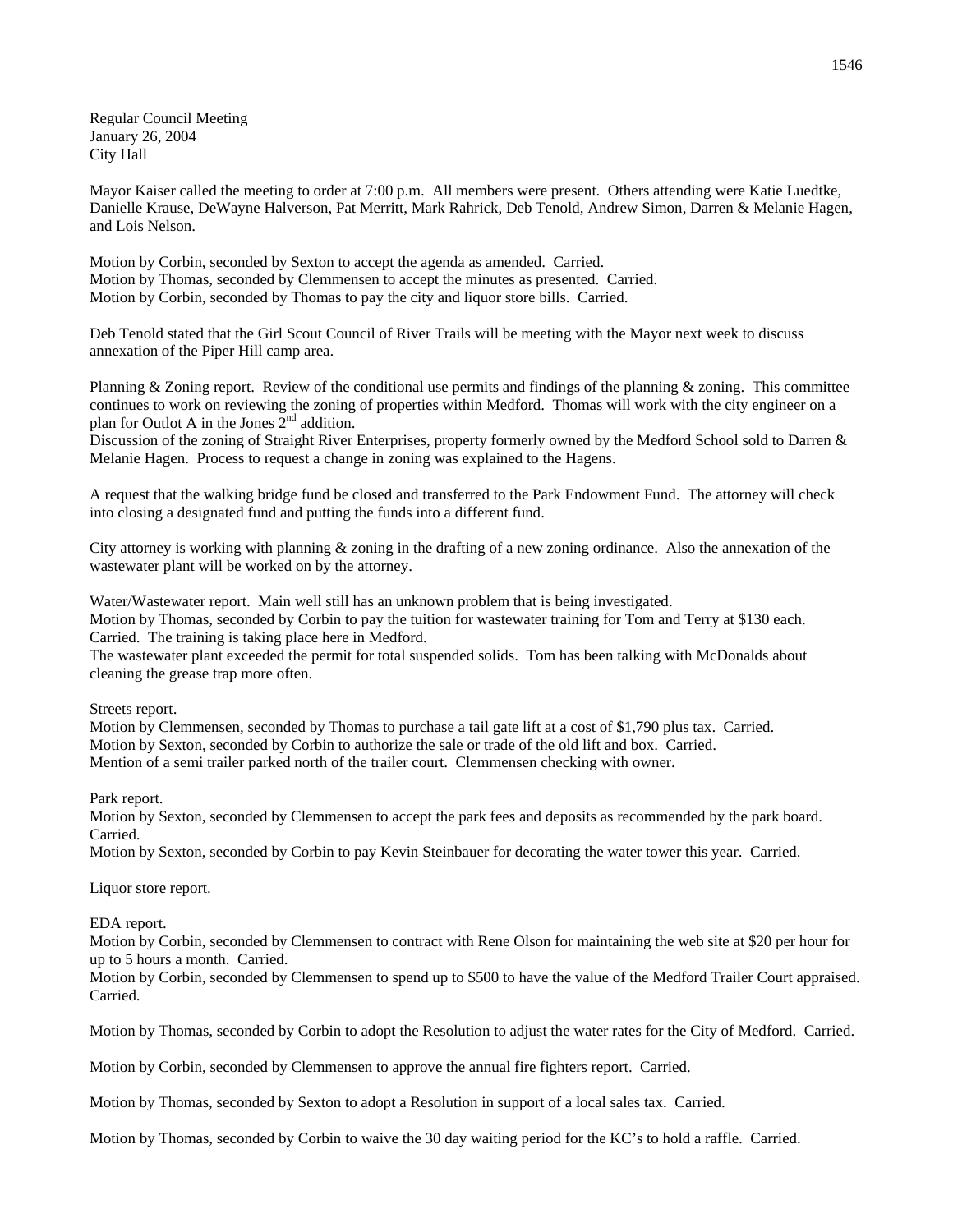The Medford Area Historical League is requesting to use the City Hall address for a street address for the state and federal filing requirements of the League. It is the consensus of the council to deny this request.

The next meeting is February 23, 2004.

Motion by Corbin, seconded by Clemmensen to adjourn at 8:23 p.m. Carried.

Minutes approved at \_\_\_\_\_\_\_\_\_\_\_\_\_\_\_\_\_\_\_\_\_\_\_\_\_\_\_\_\_\_\_\_\_\_\_\_\_\_\_\_\_ meeting.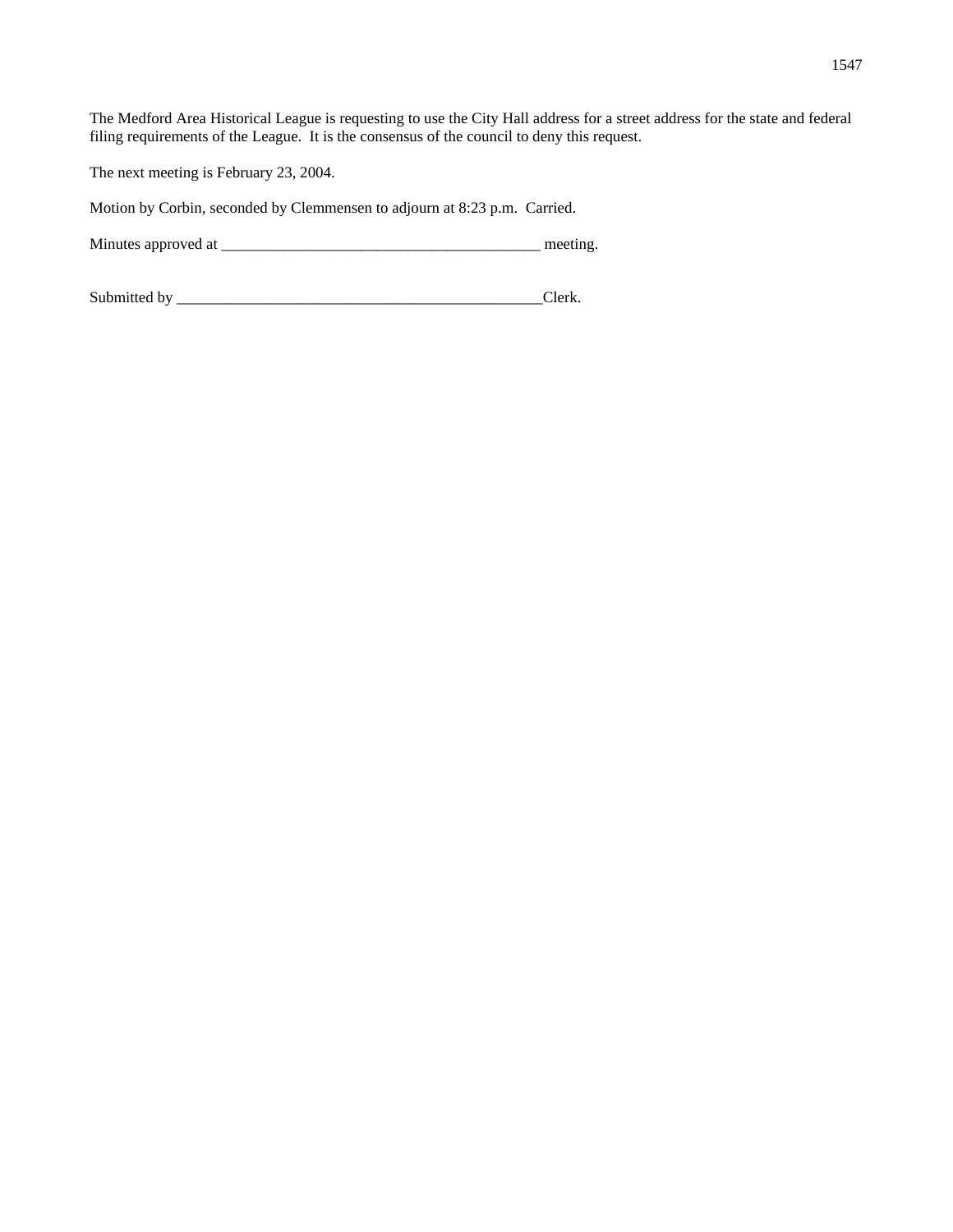Regular Council Meeting February 23, 2004 City Hall

Mayor Kaiser called the meeting to order at 7:00 p.m. All members were present. Others attending were Dan Behrens - Heselton Conctruction, Jodi & Briar Buscho, Chad Fierst, Ryan Cornelius, Dusty Kavitz, Mandy LaCroix, James Dunnum - OEI, John Schlichter – TCS, Tom Southworth – Precision Auto Body, Jeremy Kaplan, Troy Zabinski – Met Con Companies, Brittani Teff, Casey Burton, Lynn Meier, and Melanie Hagen.

Motion by Corbin, seconded by Sexton to approve the agenda as amended. Carried.

Motion by Thomas, seconded by Corbin to accept the minutes as presented. Carried.

Motion by Clemmensen, seconded by Sexton to pay the city and liquor store bills for January. Carried. Concerns from the general public. Mayor Kaiser explained the process the planning and zoning board is going through at

this time. The zoning ordinance was adopted in 1964, the planning and zoning have been working on an updated zoning ordinance. Part of this process includes looking at all properties in the City to make sure the zoning will match the new ordinance. If there are properties that do not match the new ordinance a public hearing will be held and owners will be notified via mailed notice. This process will take a few months to complete. It is not the intent of the City Council to restrict existing businesses.

Break to make copies of list of properties that zoning is looking at.

Planning & Zoning Report.

Motion by Sexton, seconded by Thomas to refund \$125 (the public hearing fee) to the Hagens for the hearing that was not held. Carried.

Motion by Clemmensen, seconded by Corbin to approve the variance request from Met Con Companies as requested. Carried.

Motion by Corbin, seconded by Clemmensen to approve the final plat as presented by Met Con Companies for the Riverview Addition. Carried.

Attorney Report.

The wastewater plant does not abut city property at this time. Corbin will work with the attorney for the annexation of the plant.

### Water/Wastewater Report.

Jones Outlot A proposal. The consensus of the council is to move forward with the project. The attorney will work with Thomas on the next steps.

#### Streets Report.

Quotes have been received for the damaged light pole on Main Street.

Motion by Thomas, seconded by Corbin to reimburse Donald Clemmensen for the purchase calcium chloride to defrost a storm sewer line. Clemmensen abstained. Motion carried.

Park Report.

Motion by Corbin, seconded by Thomas to purchase CAUTION signs as recommended by the park board. Carried. It is the consensus of the council to hire a temporary pool coordinator while Pam Kniefel is in Europe.

Liquor Store Report. Discussion of the request by the Civic Club in regards to toilets and the stage costs. The consensus of the council is that those costs are associated with Straight River Days and should not be paid for by the city.

### EDA Report.

Motion by Kaiser, seconded by Clemmensen to expend an additional \$500 for the appraisal of the Medford Trailer Court. Carried.

Williams/Barta property development update. Corbin will check with engineer for cost estimates to extend services to this area.

Motion by Thomas, seconded by Corbin to sign the certification for the USDA Rural Development Grant application. Carried.

Motion by Corbin, seconded by Clemmensen to spend up to \$1,500 for a computer at City Hall. Carried.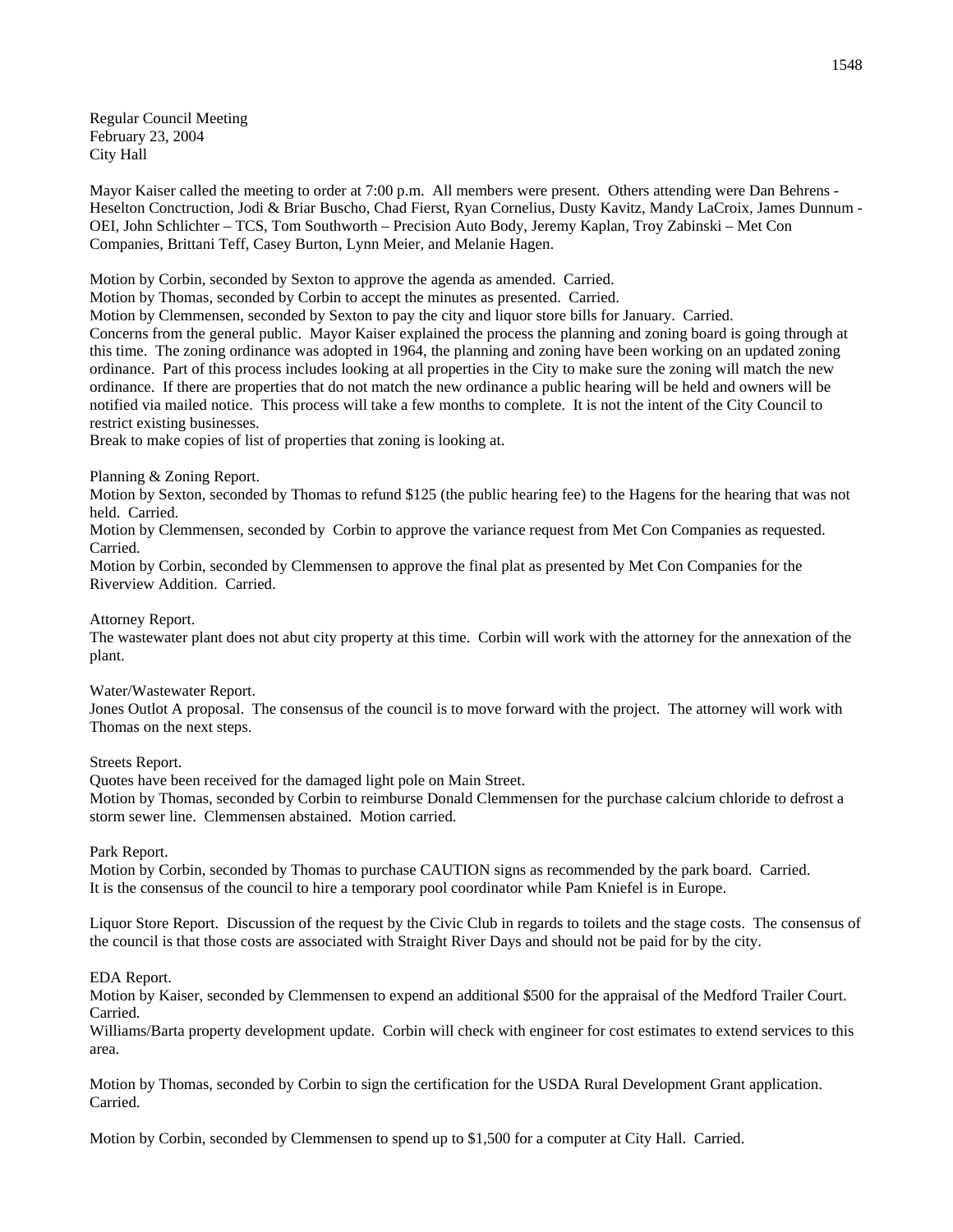Motion by Clemmensen, seconded by Corbin to send Sanborn to the Minnesota Clerks and Finance Officers Association annual meeting at a cost of \$220 plus mileage etc. Carried. There will be no hotel costs as Sanborn will be staying near by at her families cabin.

The Auditors will be in this office on March  $8 - 9$  to complete the audit work.

The Walking Bridge Fund cannot be transfer to some other fund. The consensus of the Council is to leave the funds where they are.

The next meeting is March 22, 2004, at 7:00 p.m.

Motion by Corbin, seconded by Sexton to adjourn at 8:02 p.m. Carried.

| Minutes approved at |  | meeting |
|---------------------|--|---------|
|---------------------|--|---------|

| Submitted<br>$n \cdot r$ |  |
|--------------------------|--|
|                          |  |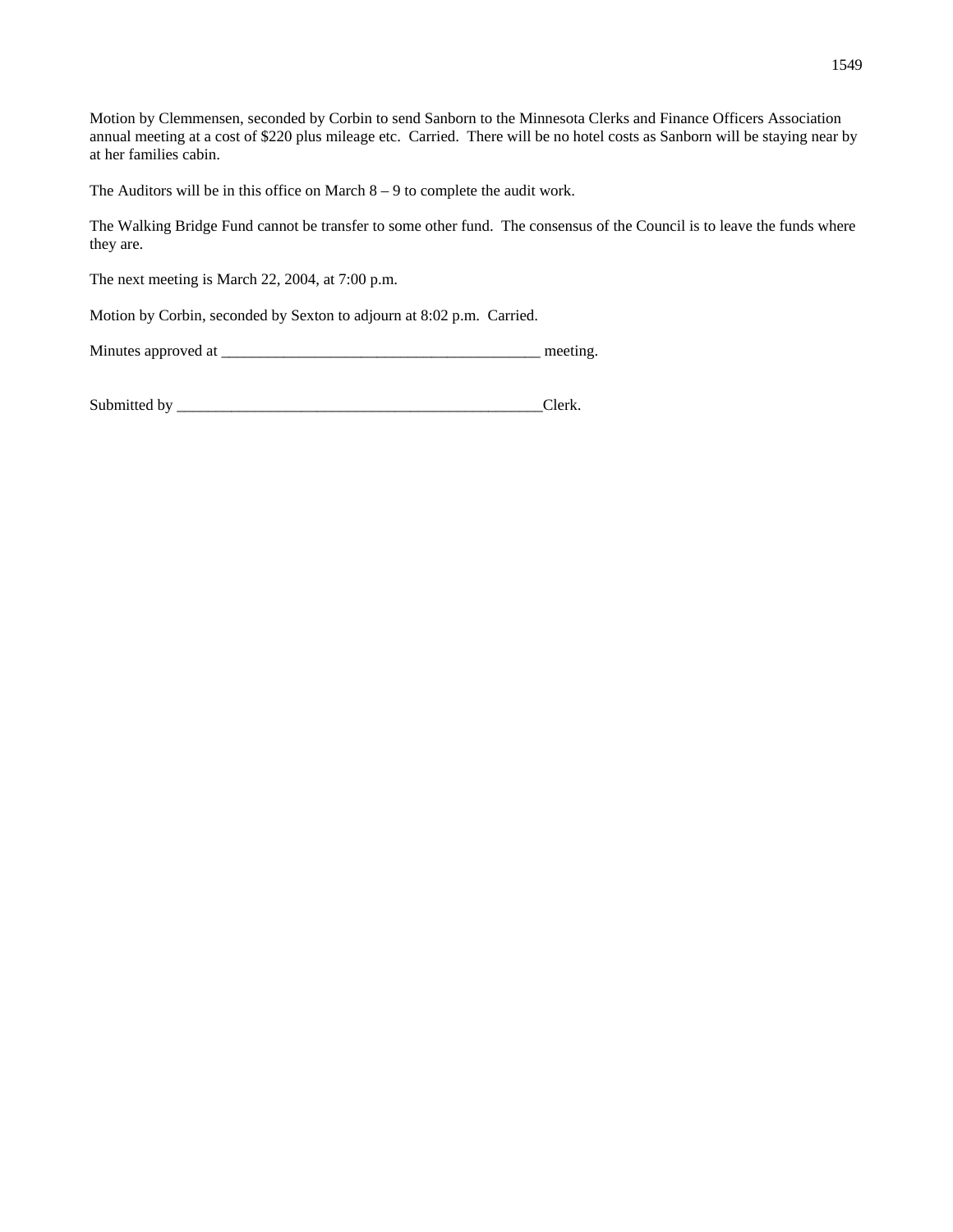Regular Council Meeting March 29, 2004 City Hall

Mayor Kaiser called the meeting to order at 7:00 p.m. All members were present. Others attending the meeting were Tim Murray, Todd Kavitz, Pat Merritt, Ron Kubinski, and Sylvia Lee.

Motion by Corbin, seconded by Sexton to accept the agenda as amended. Carried. Motion by Corbin, seconded by Thomas to accept the minutes as presented. Carried. Motion by Clemmensen, seconded by Corbin to pay the city and liquor store bills including the Janus Sign bill. Carried.

Motion by Clemmensen, seconded by Corbin to grant a food, dance, and 3.2 malt beverage license to the Medford Civic Club for Straight River Days on June 24 – 27. Carried.

The consensus of the council is to allow inflatable rides in the park area during Straight River Days as requested by the Civic Club. Carried.

Zoning report. There is a public hearing to consider the vacation of a portion of  $4<sup>th</sup>$  Avenue SW on Thursday, April 8, at 6:30 p.m.

# Engineers report.

Motion by Corbin, seconded by Sexton to adopt a resolution ordering a feasibility report for the extension of city services to the property north of McDonalds. Carried.

Tim Murray presented the report to the council.

Motion by Corbin, seconded by Sexton to adopt a resolution receiving the report for the extension of city services to the property north of McDonalds. Carried.

EDA report. Corbin gave an update of the Williams Barta property and its potential development.

Attorney report.

Motion by Corbin, seconded by Clemmensen to adopt a joint resolution to annex the treatment plant. Carried. Sanborn to forward the resolution to Medford Township for their consideration.

Water/Wastewater report.

The vacation of a public right of way must be in the public interest.

Motion by Thomas, seconded by Clemmensen to approve the CPO training at a cost of \$199, and the water training at a cost of \$125 plus the exam fee of \$32. Carried.

The water running along south Main Street will stop on April 1<sup>st</sup>. Notices will be hand delivered to notify those residents. Discussion of the computer system at the liquor store.

Due to construction of the home adjacent to the walking path in Oakridge Bluffs, the home owner will replace the sod at his expense.

The maintenance department is getting bids for mowing city property for the summer of 2004.

Street report.

Concerns have been received about the man hole covers in the Jones 3<sup>rd</sup> Addition being too low. Clemmensen will work with the engineer on this.

Clemmensen was approached about the parking lot area for the pool and pool street repairs. The catholic church will be doing some improvements of their parking lot and have requested that the City participate financially to the improvements of the area in front of the pool and pool street. The consensus of the council is that those costs are not in the budget for 2004.

Park report.

Caution signs have been purchased at a cost of \$123 for 4 signs.

Motion by Thomas, seconded by Corbin to approve the pay scales for pool lifeguards and WSI as recommended by the park board. Carried.

Motion by Sexton, seconded by Clemmensen to approve the pool rental fees for the 2004 season as recommended by the park board. Carried.

Motion by Sexton, seconded by Thomas to approve the pool manager wages as recommended by the park board. Carried.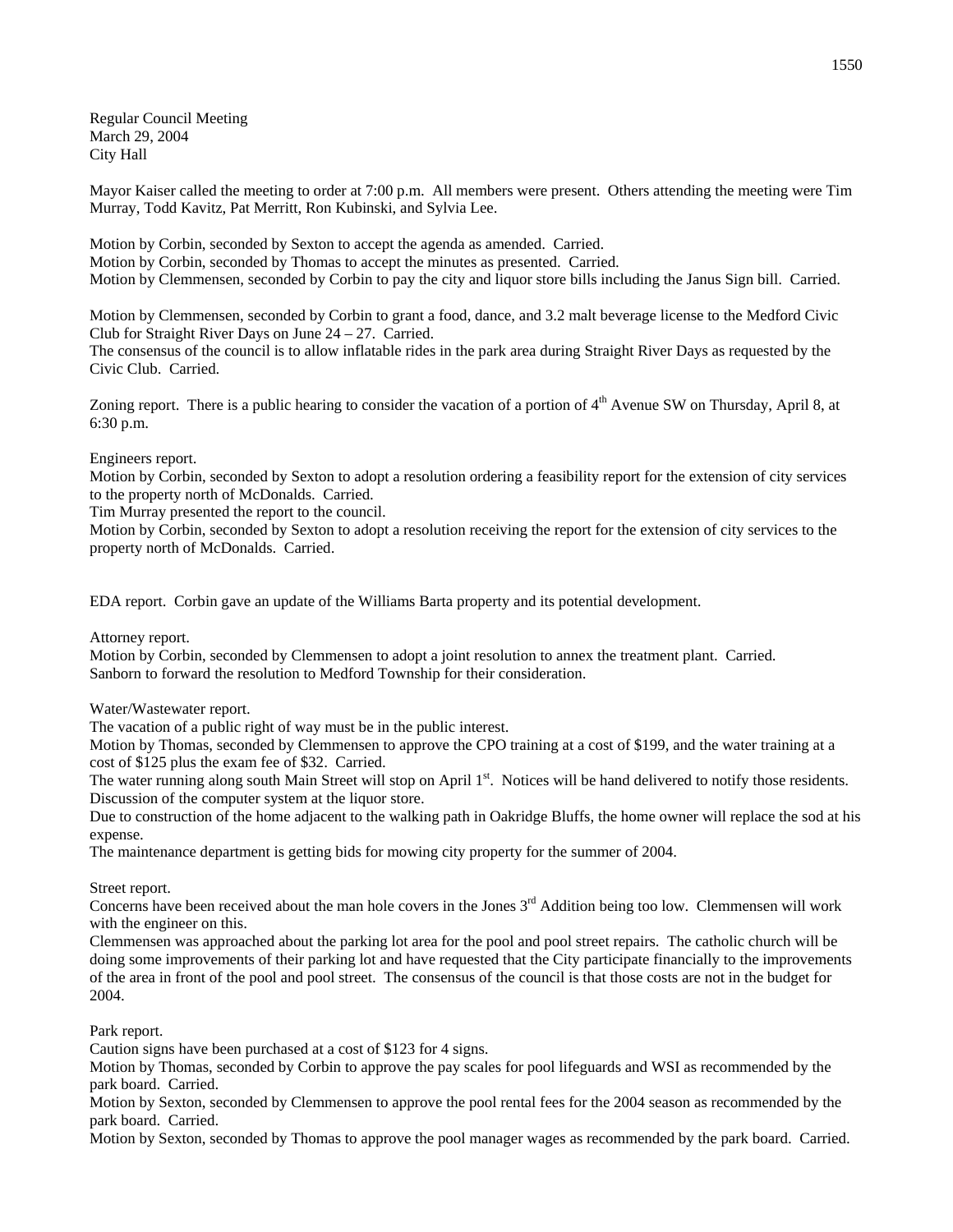Motion by Sexton, seconded by Corbin to approve the water aerobics wages as recommended by the park board. Carried. Motion by Thomas, seconded by Corbin to hire a gate attendant at the wage as recommended by the park board. Carried. Motion by Sexton, seconded by Thomas to set the swimming lesson fees Resident \$30, Non-Resident \$35, Family \$70 as recommended by the park board. Carried.

Liquor store report.

The liquor store will not be open on Sundays now until the fall. There may be a couple of special occasions for promotional reasons that it may be open. Review of the liquor store budget.

EDA report.

Trailer court appraisal. The consensus of the council is to move forward on this process. Mayor Kaiser will contact the owner.

Update of the website contract.

The clerk has completed the application forms for the USDA Rural Development Grant for Nylon Board loan. The USDA will notify the city of their decision. Then, if awarded the funds, the application process will be completed with Nylon Board and the city.

The clerk's conference was very informative again this year. Sanborn obtained great information on numerous subjects.

Steele County Building inspector has requested the council to consider canceling office hours here in Medford. It is rare that anyone comes in here to see the building inspector. The consensus of the council to discontinue the office hours here.

Upcoming meetings:

| April 8 <sup>th</sup> | Public Hearing    | 6:00 p.m. Proposed street vacation |
|-----------------------|-------------------|------------------------------------|
|                       | Special Meeting   | 6:30 p.m. Bond Financing           |
| April $21st$          | Board of Appeal & | $7:00$ p.m.                        |
|                       | Equalization      |                                    |
| April $26th$          | Regular Meeting   | $7:00$ p.m.                        |

The park board is short a person.

Motion by Corbin, seconded by Sexton to adjourn at 8:14 p.m. Carried.

Minutes approved at \_\_\_\_\_\_\_\_\_\_\_\_\_\_\_\_\_\_\_\_\_\_\_\_\_\_\_\_\_\_\_\_\_\_\_\_\_\_\_\_\_ meeting.

Submitted by Clerk.

Special Council Meeting April 12, 2004 City Hall

Mayor Kaiser called the meeting to order at 6:00 p.m. All members were present. Bill Fahey was also in attendance.

The purpose of this meeting is to review the current bonds for consideration of refunding/refinancing for savings to the City.

Bill Fahey presented the possible refunding options. Discussion of these options followed.

Motion by Thomas, seconded by Corbin to adopt a resolution relating to the refinancing of certain city bonds, including the expiration of this resolution being the call dates of said bond. Carried.

Motion by Corbin, seconded by Sexton to adjourn at 6:29 p.m. Carried.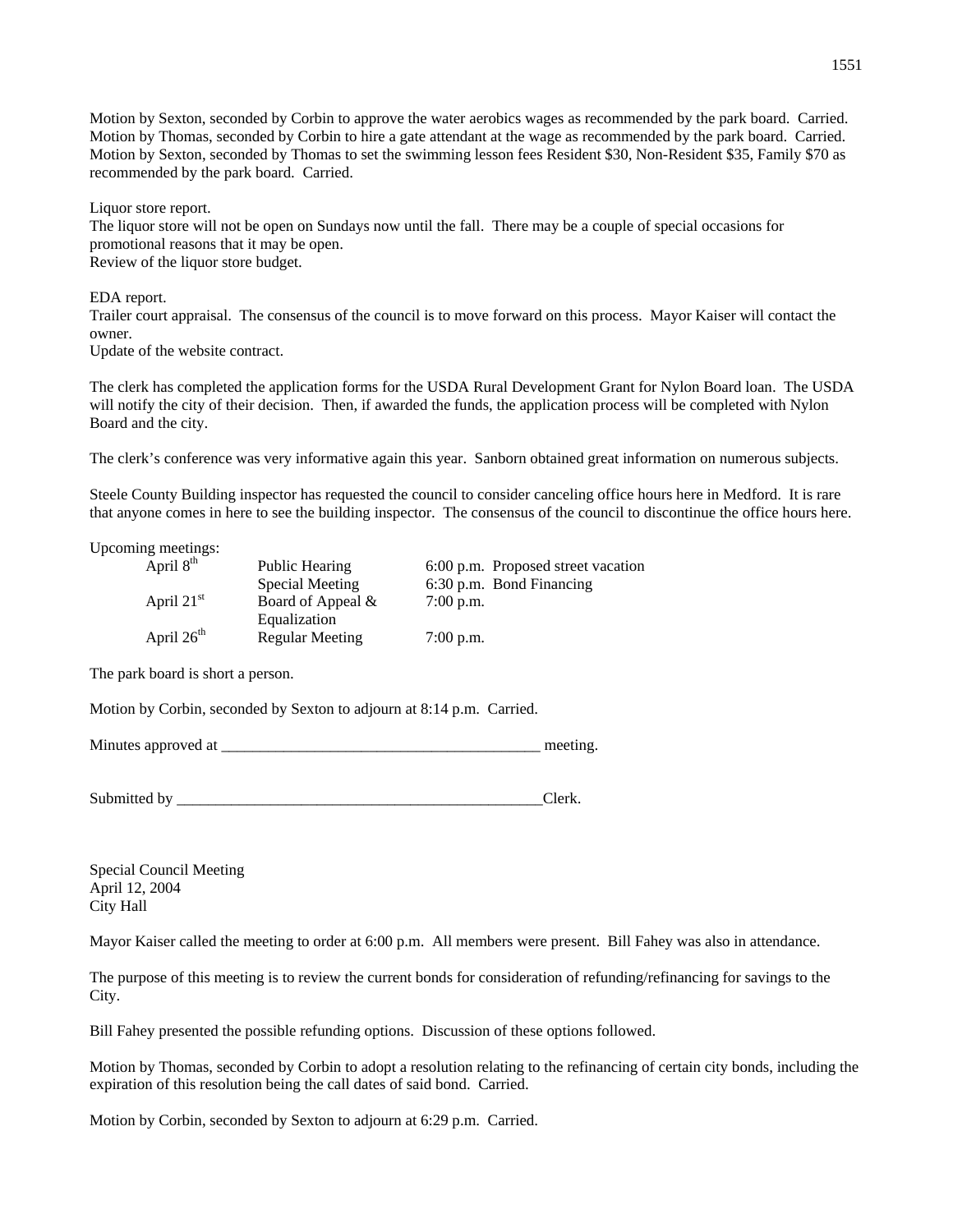Minutes approved at  $\Box$ 

Submitted by \_\_\_\_\_\_\_\_\_\_\_\_\_\_\_\_\_\_\_\_\_\_\_\_\_\_\_\_\_\_\_\_\_\_\_\_\_\_\_\_\_\_\_\_\_\_\_Clerk.

Board of Appeal & Equalization April 21, 2004 City Hall

Mayor Kaiser called the meeting to order at 7:00 p.m. All members were present. Also in attendance were Glen Purdie – County Assessor, Lois Nelson, and Jason Math.

The purpose of this meeting is to allow property owners the opportunity to review the market values for tax purposes as set by the Steele County Assessors office.

Glen Purdie explained the process for evaluating properties and the process to appeal values.

Jim Yocum contacted the assessors office directly to request a review of property located at  $308\,1<sup>st</sup>$  Avenue NW. Upon review of the property, the assessor recommends a reduction in value from \$79,000 to \$69,500. Motion by Corbin, seconded by Sexton to reduce the property value of the property located at 308 1<sup>st</sup> Avenue NW as recommended by the assessor. Carried.

Jason Math questioned the value of his property located at 415 SW  $3<sup>rd</sup>$  Street. The assessors office will review his property and make a recommendation to the council.

Lois Nelson asked when the assessors office will be doing door to door visits in Medford. The last time was in 1996. Glen Purdie explained that due to budget cuts, their office is down 2 full time employees. They hope to get to Medford soon.

Motion by Corbin, seconded by Clemmensen to continue the meeting to Monday, April 26, 2004. Meeting continued at 7:30 p.m. Carried.

Minutes approved at \_\_\_\_\_\_\_\_\_\_\_\_\_\_\_\_\_\_\_\_\_\_\_\_\_\_\_\_\_\_\_\_\_\_\_\_\_\_\_\_\_ meeting.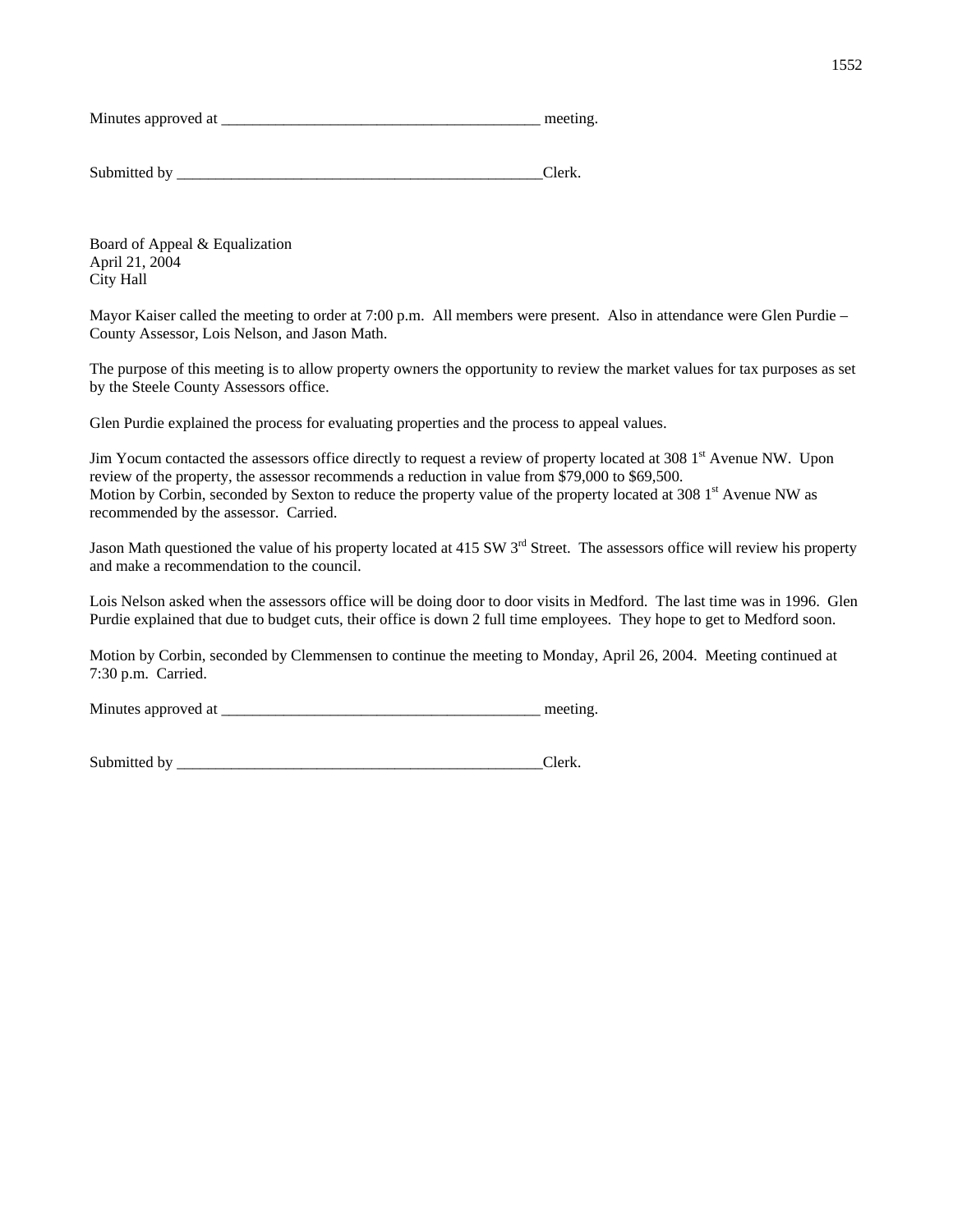Public Hearing on Proposed Street Vacation April 26, 2004 City Hall

Mayor Kaiser called the hearing to order at 6:30 p.m. All members were present. Others attending were Sylvia Lee, Ryan Lee, Vern Owens, Rene Olson, Greg Sanborn, Brian Paulson, Andrew & Jessica Miller, Terry Kubat, Rick Jones, Brent Jones, Virginia Jones, Shannon Jones, Mark Rahrick, and Tom Grems.

The purpose of this hearing is to consider a proposed resolution that would vacate a portion of Fourth Avenue SW in the City of Medford, Minnesota.

Mayor Kaiser outlined the format for the meeting. Council member Thomas gave an overview of the proposed vacation.

Floor was opened to questions and comments.

Sylvia Lee stated her reasons for being against the proposed vacation. Ms. Lee stated that this proposed vacation would make the cul-de-sac substandard and not comply with city ordinance; the vacation will not make a buildable lot with the required minimum depth of 132 feet; she questioned the sewer access; and the benefit of the proposed vacation. Ms. Lee stated that the plat was decided upon in 1990 and questioned why change it now. Ms Lee felt there was no point to the vacation.

Brian Paulson questioned what and why this was being proposed. Clarification of the proposed street vacation was given by the council.

Vern Owens questioned the alleyway (First Street SW) would be narrowed or changed in any way. Mayor Kaiser stated that there would be no changes to that street. Mr. Owens also questioned about a dump hole in that area in the past. The council is unaware of this.

Rick Jones stated that Bill Trygstad was the engineer at the time this area was developed. Mr. Jones quoted from a letter from Mr. Trygstad. Mr. Jones pointed out that addition of tax dollars that would be brought to the community with a house being built on that lot. Mr. Jones said he could not pinpoint the exact location of the dump hole since he was a small boy when last used. Mr. Jones also stated that the lot was never deemed unbuildable.

Virginia Jones agreed with Rick Jones' statements.

Shannon Jones questioned the purpose of the cul-de-sac..

Andrew Miller questioned whether or not there would be any changes to the north side of the cul-de-sac. The council stated that the north side would not be changed. Mr. Miller also asked who would be paying for the changes to the street and would he be required to pay anything since the proposed vacation portion of the street abuts his property. There would be no cost to Mr. Miller. Mr. Miller mentioned the sewer issue. He also stated that it is unfortunate that this process has to be done.

Sylvia Lee questioned the impact this vacation would have on the Miller property. Ms. Lee also stated that according to black's law an outlot is not a buildable lot.

Mayor Kaiser stated that these questions and concerns would be considered when the council discusses this issue during a regular council meeting. Action on this proposed vacation will also be taken then. The regular council meeting will start tonight at 7:00 p.m.

Motion by Corbin, seconded by Sexton to close the hearing at 6:55 p.m. Carried.

Minutes approved at \_\_\_\_\_\_\_\_\_\_\_\_\_\_\_\_\_\_\_\_\_\_\_\_\_\_\_\_\_\_\_\_\_\_\_\_\_\_\_\_\_ meeting.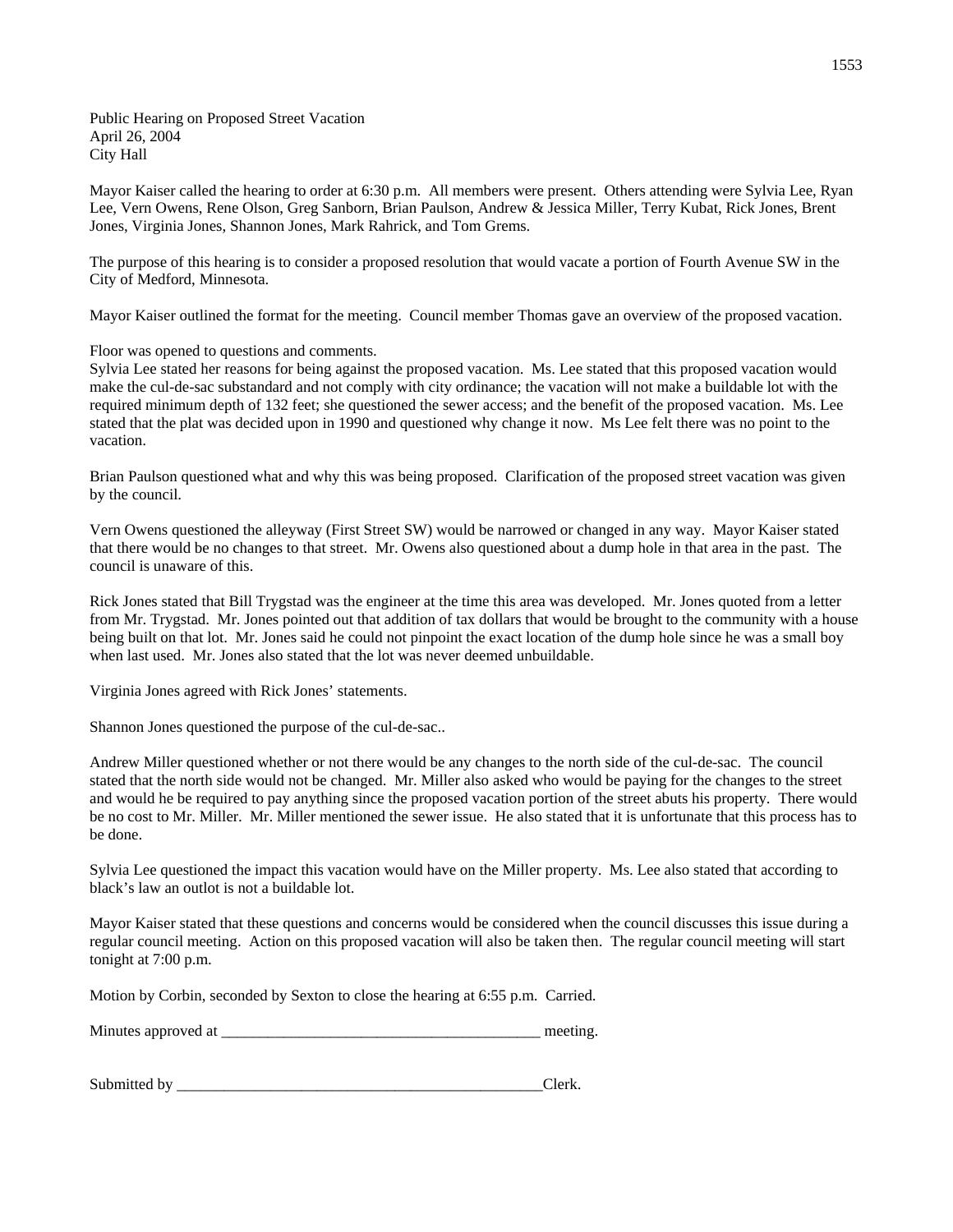Regular Council Meeting April 26, 2004 City Hall

Mayor Kaiser called the meeting to order at 7:00 p.m. All members were present. Others attending were Sylvia Lee, Ryan Lee, Vern Owens, Rene Olson, Greg Sanborn, Brian Paulson, Andrew & Jessica Miller, Terry Kubat, Rick Jones, Brent Jones, Virginia Jones, Shannon Jones, Mark Rahrick, Tom Grems Kyle Meyers, Becky Walderon, Gail Heim, and Pat Merritt.

Motion by Clemmensen, seconded by Sexton to accept the agenda as amended. Carried. Motion by Thomas, seconded by Corbin to accept the minutes as corrected. Carried. Motion by Clemmensen, seconded by Corbin to pay the city and liquor store bills for April. Carried.

Proposed vacation of a portion of Fourth Avenue SW.

Motion by Corbin, seconded by Thomas to adopt a resolution vacation a portion of Fourth Avenue SW as proposed. Carried unanimously.

Motion by Corbin, seconded by Sexton to approve the request for a raffle and waive the waiting period for the Medford KC Lodge. Carried.

Kyle Meyers, Abdo Eick & Meyers, gave the audit report to the Council.

Planning & Zoning report.

The Council noted the recommendation from the planning & zoning that all of the Williams/Barta property be zoned commercial.

Planning & Zoning will meeting with the EDA to review the comprehensive plan.

The Council has already approved the final plat for the Met-Con development. Council thanks the zoning for this input. Action will be tabled on the recommendation for the Buscho property until further investigation can be done.

Engineers report.

Oakridge Bluffs 4<sup>th</sup> Addition work will start again in the next couple of weeks.

Met-Con has not submitted any plans to Bruce Bullert yet.

Jones  $3<sup>rd</sup>$  Addition manhole covers that are too low. Complaints have been received from residents about the manholes. Manholes are to be no more than  $\frac{3}{4}$  inch recessed from the street. The covers in Jones  $3<sup>rd</sup>$  Addition are recessed more than that. Covers can be purchased to correct this problem. Bruce has talked to the contractor about this issue.

Attorney report. The resolution adopted earlier tonight will be signed and recorded.

Water/Wastewater report.

Darmel Property services. Motion by Thomas, seconded by Clemmensen to approve the proposed plan for extending services to the property as recommended by Thomas and get any easements as necessary. Carried.

Streets report.

Park report.

Motion by Sexton, seconded by Corbin to set the family rate for swim lessons as \$75 residents of the City of Medford, \$85 non residents. Carried.

Motion by Sexton, seconded by Thomas to set the pool membership at \$65 residents, \$75 non residents. Carried. Motion by Sexton, seconded by Corbin to set the tiny tot lesson rate at \$20 residents, \$25 non residents. Carried. Motion by Sexton, seconded by Corbin to appoint Matt Schwab to the Medford Park Board. Carried.

Liquor store report. Review of the budget.

EDA report. Mayor Kaiser has contacted Mr. Regitschnig. Mr Regitschnig has not gotten back to the Mayor yet.

Motion by Clemmensen, seconded by Corbin to adopt a resolution to close out the retired bond fund to the general fund. Carried.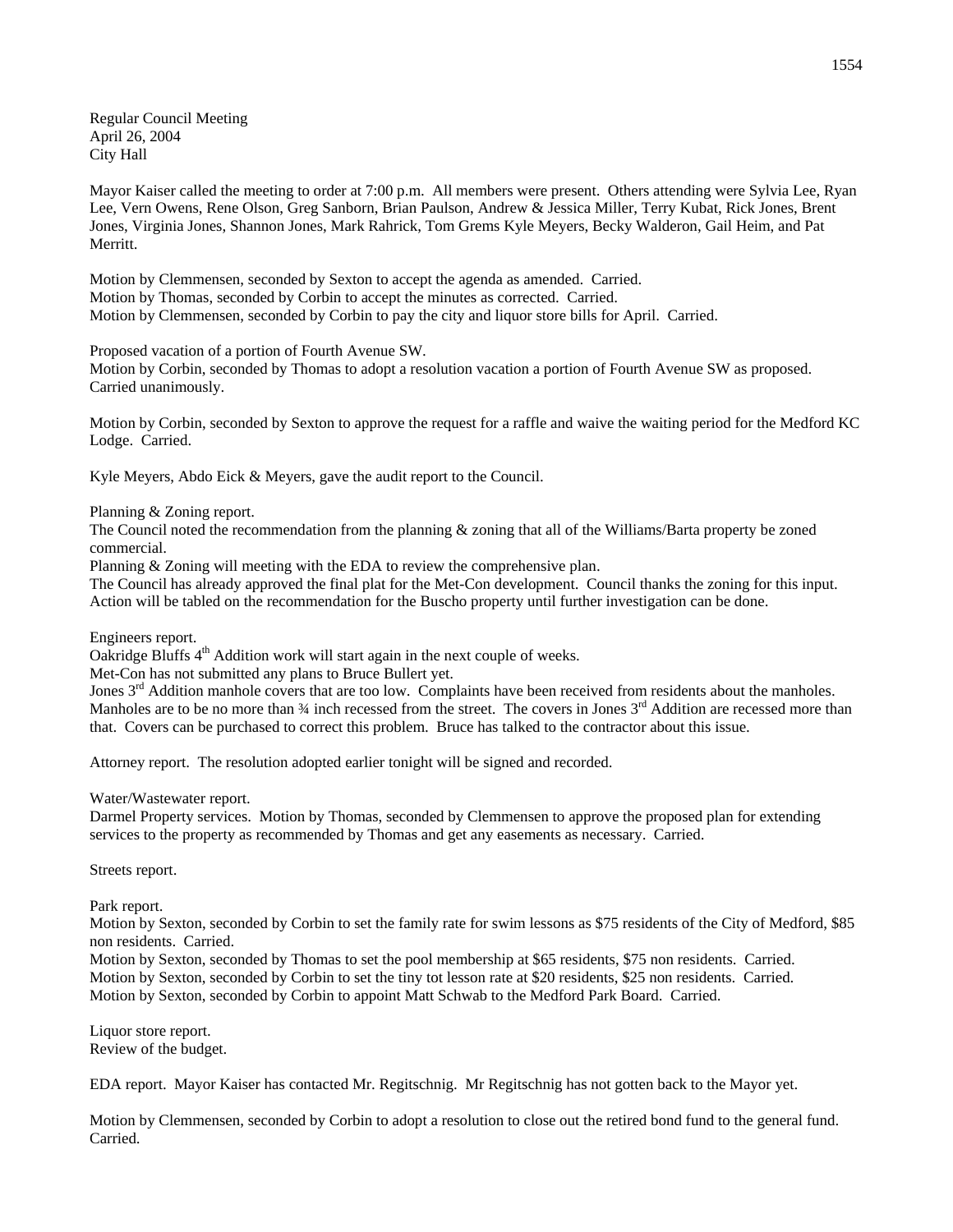Discussion of the Medford Civic Club request for insurance coverage for Straight River Days.

Nylon Board Manufacturing and the USDA Rural Development monies applied for. Motion by Clemmensen, seconded by Thomas to proceed with the loan and terms as stated. For: Thomas, Clemmensen, Sexton, Kaiser. Against: Corbin. Motion carried.

Board of Equalization and Appeal is continued to a special meeting on May 5, 2004.

A special meeting will be held May 5, 2004, at 5:30 p.m. Agenda: Board of Appeal & Equalization; Bond Refinancing; and Nylon Board Manufacturing – USDA Rural Development Grant.

Motion by Clemmensen, seconded by Sexton to adjourn at 8:34 p.m. Carried.

| Minutes approved at | meeting. |
|---------------------|----------|
|                     |          |

Submitted by \_\_\_\_\_\_\_\_\_\_\_\_\_\_\_\_\_\_\_\_\_\_\_\_\_\_\_\_\_\_\_\_\_\_\_\_\_\_\_\_\_\_\_\_\_\_\_Clerk.

Special Council Meeting May 5, 2004 City Hall

Mayor Kaiser called the meeting to order at 5:30 p.m. Council person Thomas was absent. Others attending were: Bill Fahey, Rick Hager, Todd Peterson, Wes Hager, Wade Ihlenfeld, Duane Gallea, Ron Kubinski, Brenda DeMars, and Maureen Wencl.

The agenda for this meeting is: Pool Improvements; Bond Refinancing; Medford School FFA request; and Straight River Days Liability Insurance request.

Pool Imrpovements/repairs. Park board is recommending to sandblast, seal, & paint the entire pool at a cost of \$6,420 with a warrantee for 3 years.

Motion by Sexton, seconded by Clemmensen to approve the expenditure as recommended by the park board for the pool. Carried.

Bond Refinancing. Bill Fahey presented a refinancing of 3 bonds for the council to consider. Motion by Corbin, seconded by Clemmensen to adopt a resolution relating to \$510,000 G.O. Refunding (1994 Street, 1995 street, and 1997 refinanced bonds). Carried.

Motion by Corbin, seconded by Sexton to adopt a resolution authorizing an investment account with Pershing LLC. Carried.

FFA Request to plant a hayfield on the old football field area. Mayor Kaiser explained that Ordinance #49 (Zoning Ordinance)outlines permitted uses in zoning districts and that crop farming is not a permitted use in a residential zoned district. The variance process was explained to the students.

Straight River Days liability insurance request by the Medford Civic Club. Discussion of this request. Motion by Corbin, seconded by Sexton to deny the request for the City liability insurance cover Straight River Days. Carried.

Board of Equalization and Appeal.

Motion by Corbin, seconded by Clemmensen to approve the recommendation from the Assessors Office as presented. Carried.

Minutes approved at \_\_\_\_\_\_\_\_\_\_\_\_\_\_\_\_\_\_\_\_\_\_\_\_\_\_\_\_\_\_\_\_\_\_\_\_\_\_\_\_\_ meeting.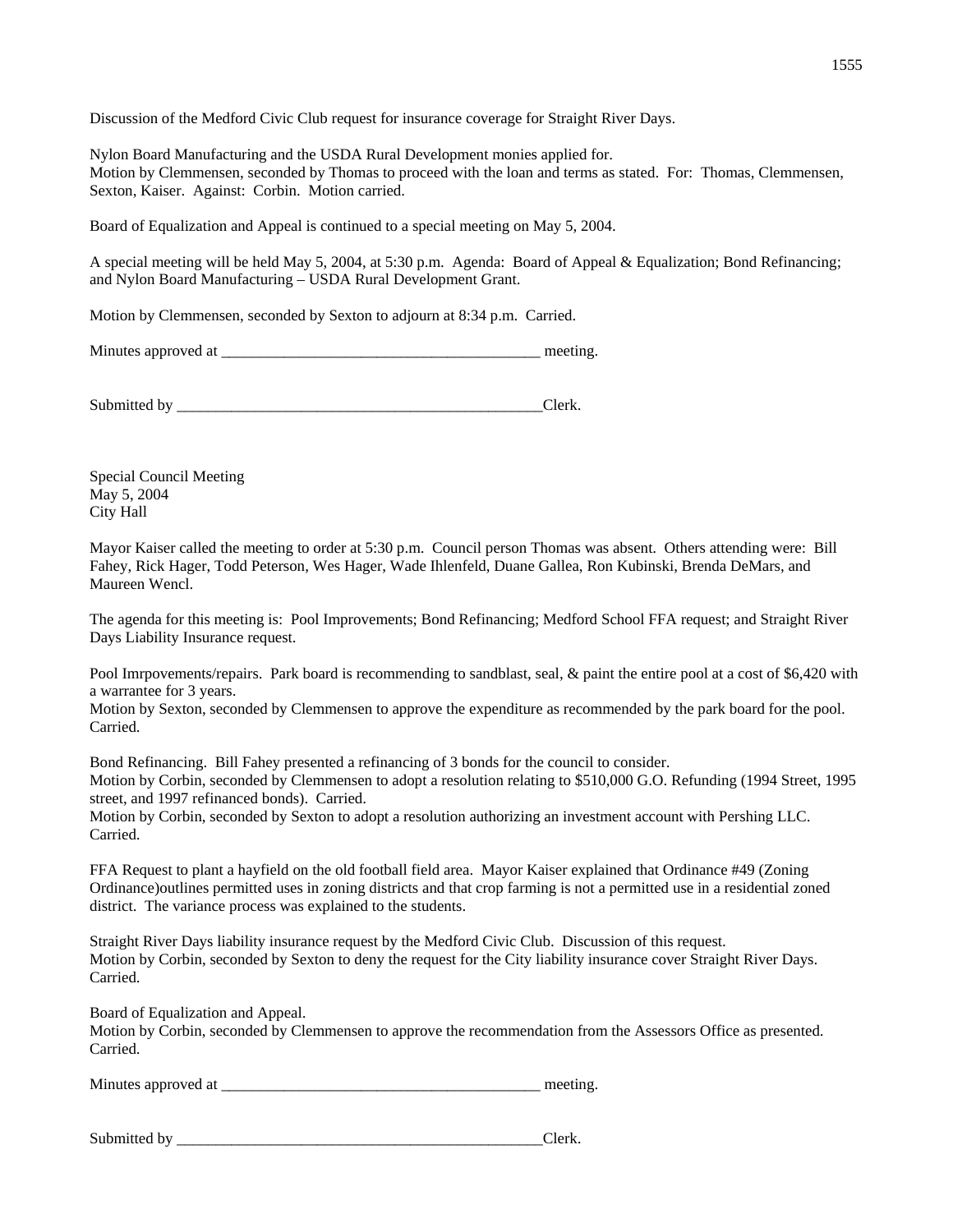Special Council Meeting May 12, 2004 City Hall

Mayor Kaiser called the meeting to order at 12:00 noon. All members were present. Cheryl Pacquin was also in attendance.

The purpose of this meeting is to consider Nylon Board Manufacturing economic development loan in conjunction with USDA Rural Development and the continuation of the application process with USDA.

Discussion of the USDA Letter of Conditions. Corbin stated that this has not gone through the EDA and that this should be completely separate from the EDA.

Motion by Clemmensen, seconded by Thomas to approve the security agreement and the note as presented. Carried unanimously.

Motion by Sexton, seconded by Clemmensen to authorize the Mayor to sign the letter of intent to meet the conditions for the USDA Rural Development Grant. Carried.

Motion by Corbin, seconded by Thomas to adjourn at 12:17 p.m. Carried.

Minutes approved at \_\_\_\_\_\_\_\_\_\_\_\_\_\_\_\_\_\_\_\_\_\_\_\_\_\_\_\_\_\_\_\_\_\_\_\_\_\_\_\_\_ meeting.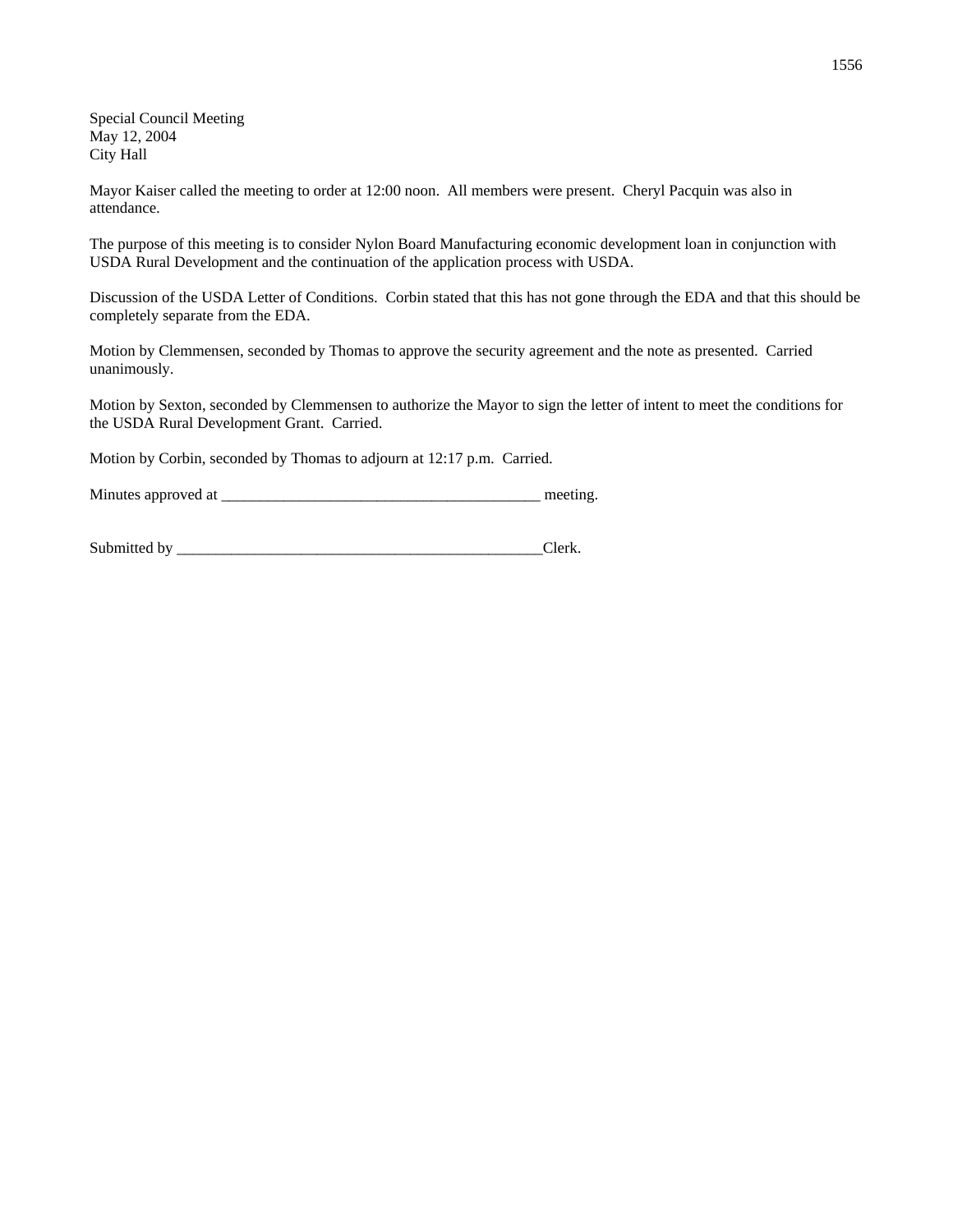Regular Council Meeting May 24, 2004 City Hall

Mayor Kaiser called the meeting to order at 7:00 p.m. All members were present. Others attending were Connie & Don Abbe, DeWayne Halverson, Amber Kniefel, Dave Rassmussen, Darren & Melanie Hagen, Gonzolo & Tammy Medina, Roger Hagen, Daniel Cammock, and Greg Sanborn.

Motion by Corbin, seconded by Sexton to approve the agenda as amended. Carried. Motion by Clemmensen, seconded by Thomas to accept the minutes as presented. Carried. Motion by Thomas, seconded by Clemmensen to pay the city and liquor store bills for May. Carried.

Concerns from the public. Darren Hagen questioned the installation of the water line to his new building on  $1<sup>st</sup>$  Avenue SE. Mr. Hagen was told that the water line would not be put in until the easement on the east side of his property. Mr. Hagen does not see the need for the easement because the storm sewer line is not on his property. Mayor Kaiser stated that because the engineer is not here the easement could not be solved tonight. The city will not block the installation of the water line at this time.

Motion by Sexton, seconded by Thomas to grant a one (1) foot variance to Trinity Lutheran Church on the west side of their property for an addition to the church as recommended by the planning & zoning board. Carried.

Discussion of a deck placement request by Daniel Cammock. With the placement of the house on the lot there is only twenty-nine feet to the property line at the back of the house. The ordinance states that the set back requirement from the primary structure is twenty-five feet. The deck is twelve feet wide leaving only seventeen feet to the property line. This needs to go through the variance request process to place the deck.

Motion by Corbin, seconded by Clemmensen to waive the variance request fee for Daniel Cammock. Carried.

Kami, Inc presented development plans for the northern portion of the Williams/Barta property. These plans are still in the preliminary stages. Kami is trying option the entire property. The plans consists of twenty-five to thirty-three percent commercial and the balance residential, either single or multi family.

Roger Hagen requested of the city to allow a single family dwelling to be built on his property just south of Medford on County Road 45. Steele County currently has this zoning commercial and would not allow a home to be built without the city's approval for the change of zoning. Discussion of the zoning of this property with Mr. Hagen followed. Sanborn to contact the engineer to get a cost estimate for extending services to this parcel. Once the estimates have been received, more discussion about the use of this property will be held.

### Planning & Zoning report.

The land use regulations (zoning ordinance) is ready for the council to review. The council would like to have a joint meeting with planning & zoning to go over this proposed ordinance together. This will be held at the next regular  $p \& z$ meeting, June 21, 2004, at 7:15 p.m. Any changes to zoning will be tabled until the ordinance has been completed and adopted. A letter from Tom & Carla Southworth regarding the zoning of their property has been received. Mention of working hours for contractors within the city limits. The council would like  $p \& z$  look into this.

### Park & Pool report.

Pool will be opening June  $7<sup>th</sup>$ .

Motion by Sexton, seconded by Corbin to allow Trinity Lutheran Church members to renovate the landscaping around the pavilion in Central Park as recommended by the park board. Carried.

EDA report. The EDA would like to have a joint meeting with council and all the boards and committees to discuss where Medford is going. This meeting will wait until more is known about the Williams/Barta property development. Motion by Thomas, seconded by Clemmensen to appoint Andy Colwell to the EDA if he is willing to fill out Ron Karow's term. Carried.

Discussion of the powers & procedures of the EDA.

Motion by Thomas, seconded by Clemmensen to authorize the city attorney to draft a resolution to amend the enabling resolution for the EDA to require council approval for actions taken. For: Clemmensen, Thomas, Sexton, & Kaiser. Against: Corbin. Motion carried.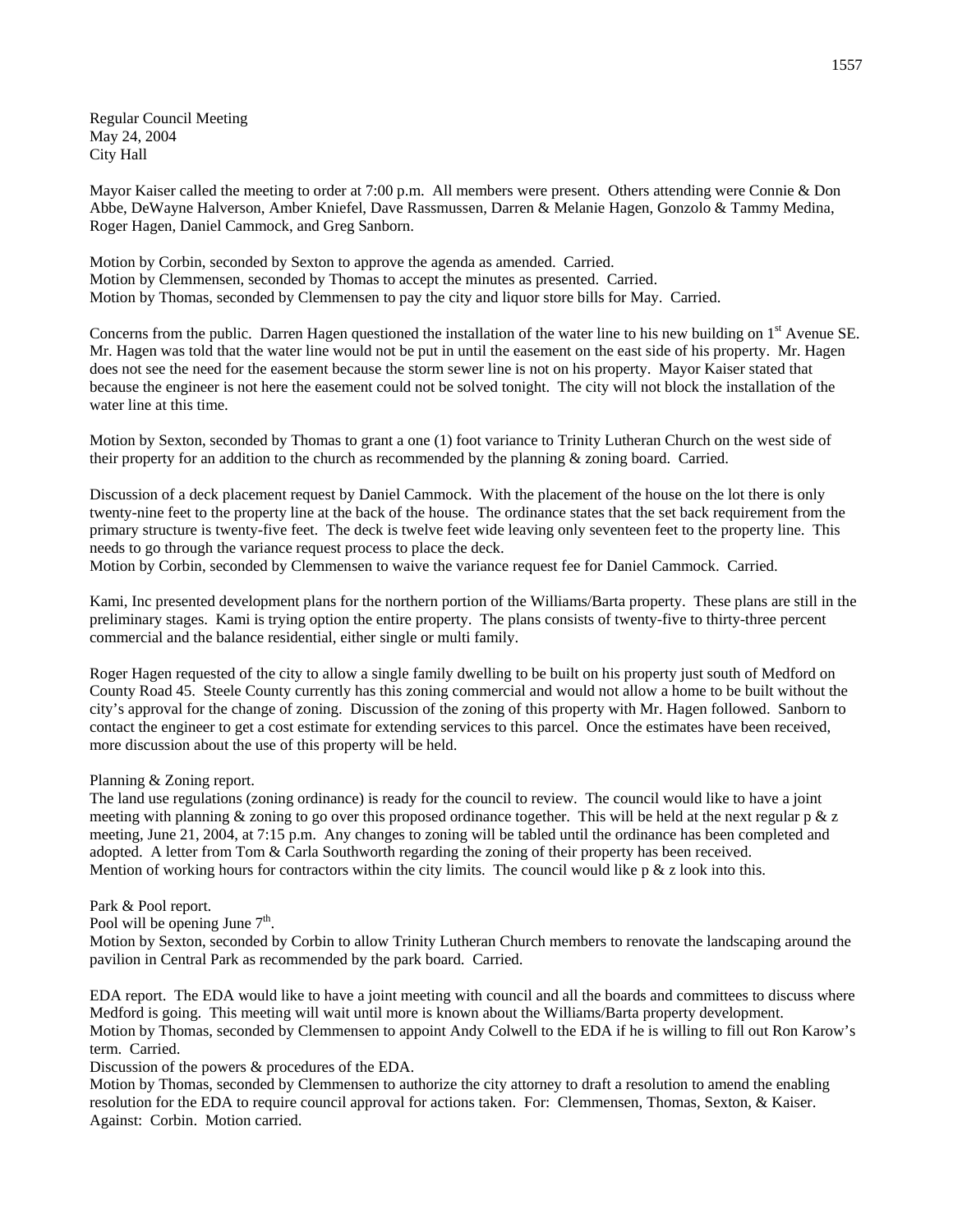Motion by Corbin, seconded by Clemmensen to grant the Medford Women's Club a food and parade permit for the Independence Day parade and festivities on June 24, 2004. Carried.

Motion by Clemmensen, seconded by Sexton to transfer \$20,000 from the liquor store fund to the general fund. Carried.

Motion by Clemmensen, seconded by Corbin to approve the bill to Medford Township for gravel on the road behind the Medford Outlet Center in the amount of \$1,640. Carried.

A notice of a conditional use permit for a gravel pit has been received from Steele County. Mayor Kaiser will attend this meeting to represent the city.

A letter from Andrew Miller has been received regarding the vacation of a portion of  $4<sup>th</sup>$  Avenue SW.

Motion by Corbin, seconded by Thomas to adjourn at 8:38 p.m. Carried.

Minutes approved at the setting.

Submitted by \_\_\_\_\_\_\_\_\_\_\_\_\_\_\_\_\_\_\_\_\_\_\_\_\_\_\_\_\_\_\_\_\_\_\_\_\_\_\_\_\_\_\_\_\_\_\_Clerk.

Special Council Meeting – Joint with Planning & Zoning Board June 21, 2004 City Hall

Mayor Kaiser called the meeting to order at 7:15 p.m. All members were present. Others attending included: Ivan Cowell, DeWayne Halverson, Pat Merritt, Drew DeMars, and Ross Olson.

The purpose of this meeting is to review the proposed Land Use Regulations (Zoning Ordinance) with the planning  $\&$ zoning board.

Discussion and review of the proposed ordinance. The draft is referred back to the planning & zoning to make changes as discussed.

Motion by Corbin, seconded by Clemmensen to adjourn at 8:50 p.m. Motion carried.

Minutes approved at \_\_\_\_\_\_\_\_\_\_\_\_\_\_\_\_\_\_\_\_\_\_\_\_\_\_\_\_\_\_\_\_\_\_\_\_\_\_\_\_\_ meeting.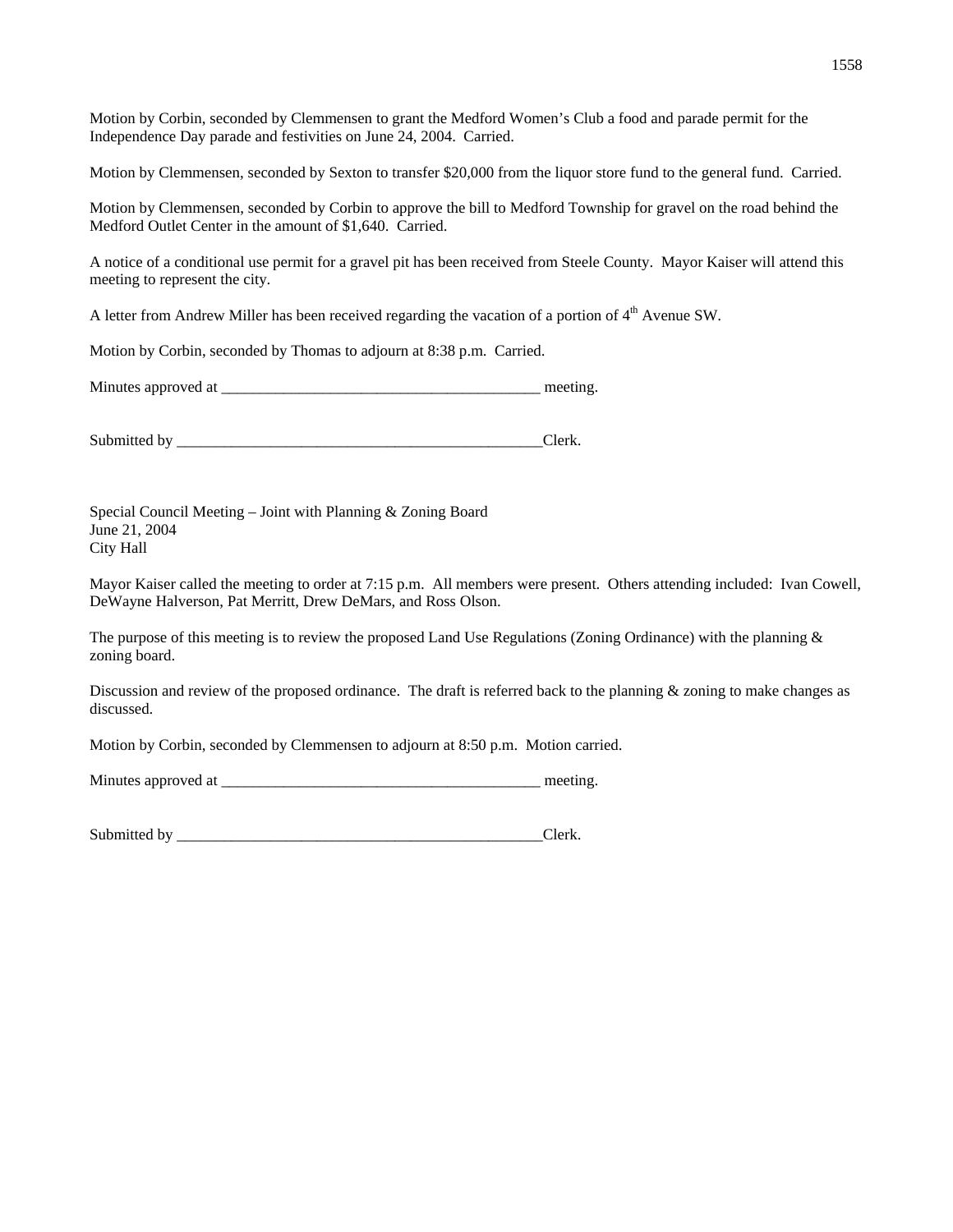Regular Council Meeting June 28, 2004 City Hall

Mayor Kaiser called the meeting to order at 6:00 p.m. All members were present. Others attending were Jason Dusek, Rich Kucera, Amber Kniefel, Roger Hagen, Lois Nelson, Mindy Cammock, Greg Sanborn, Ivan Cowell.

Interview of candidates: Richard Kucera and Jason Dusek Discussion of concerns of employee benefits.

Motion by Corbin not to increase Tom Grems' benefit package or pay. Against Thomas, Sexton, Clemmensen. Motion Fails.

Motion by Clemmensen, seconded by Corbin to accept the agenda as amended. Carried. Motion by Clemmensen, seconded by Sexton to accept the minutes as presented. Carried. Motion by Corbin, seconded by Thomas to pay the city and liquor store bills as presented. Carried.

Planning & Zoning report.—Ivan Cowell

Motion by Corbin, seconded by Clemmensen to grant a variance to Daniel Cammock as requested. Carried. Motion by Clemmensen, seconded by Sexton for the Funeral Home Conditional Use Permit to continue for 3 years. Carried.

Engineer report. Pay request of the Oakridge Bluffs  $4<sup>th</sup>$  addition.

Motion by Corbin, seconded by Clemmensen to approved the pay request of the Oakridge Bluffs 4<sup>th</sup> addition. Carried. Bruce Bullert also updated the council on the Met Con Project.

Motion by Thomas, seconded by Corbin to require at least a 10 inch water main. Carried. Agreed there will be no work done on property until final plan is approved by council.

Discussed the Roger Hagen property south of the city would need a lift station to service the area.

Attorney report. EDA resolution needs to be previewed by EDA. The EDA and Council need to discuss which powers need to be approved by council before action is taken. Mr. Rahrick will go back and revise drafted resolution to reflect the most current information.

Attorney service rates will be increased at the beginning of the year.

Street and Lights report. There should be a check by end of week for \$3,800 from insurance for the street light. Discussed the replacement/fixing of the MEDFORD sign on the round-a-bout. Railing on bridge is finished.

Park, Pool & Recreation report. Softball net for Straight River Days worked well. Cost of the net was \$415. Need to find new CPO(Certified Pool Operator) if Tom Grems puts in his notice. Received \$2500 from Steele County for improvements.

Economic Development Authority report. Our Homes South asked for loan. EDA has approved loan pending more information.

Motion by Thomas, Seconded by Corbin to change the clothing allowance payment to \$50/month. Carried.

Main well went out on Saturday, possibly major repairs will be needed.

Motion by Corbin, seconded by Sexton to approve liability waiver form. Carried.

Motion by Corbin, seconded by Clemmensen to adopt a resolution appointing Americana Agency as the agent of record for the City of Medford. Carried.

Discussed the LMC Meeting for council members.

Motion by Corbin, seconded by Thomas to recess the meeting until Thursday, July 1, 2004 at 6:30 p.m. Carried.

Minutes approved at \_\_\_\_\_\_\_\_\_\_\_\_\_\_\_\_\_\_\_\_\_\_\_\_\_\_\_\_\_\_\_\_\_\_\_\_\_\_\_\_\_\_\_ meeting.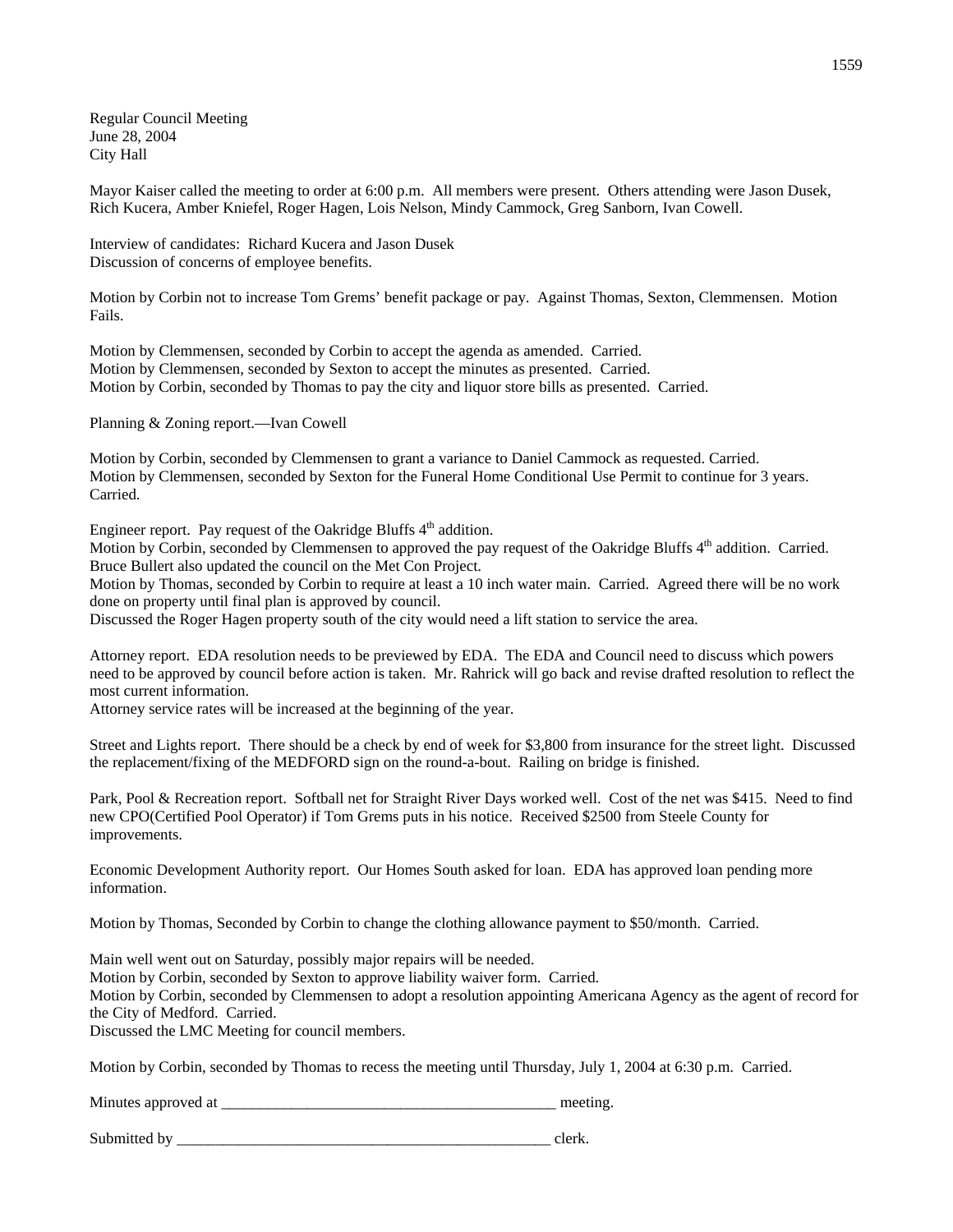Recessed Council Meeting July 1, 2004 City Hall

Mayor Kaiser called the meeting to order at 6:30 p.m. All members were present. Others attending the meeting were Amber Kniefel.

Tom Grems officially resigned. Last day will be Friday, July 16, 2004.

Motion by Thomas, seconded by Clemmensen to hire both Jason Dusek and Rich Kucera at \$13.00 per hour. Carried. Clothing allowance of \$50 per month. Review new employees every 6 months.

Motion by Thomas, seconded by Corbin to authorize Marie Sexton to investigate and hire a new CPO. Carried.

Motion by Corbin, seconded by Sexton to authorize EDA Our Homes South Loan. Carried.

Motion by Corbin, seconded by Sexton to adjourn at 6:40 p.m. Carried.

Minutes approved at \_\_\_\_\_\_\_\_\_\_\_\_\_\_\_\_\_\_\_\_\_\_\_\_\_\_\_\_\_\_\_\_\_\_\_\_\_\_\_\_\_ meeting.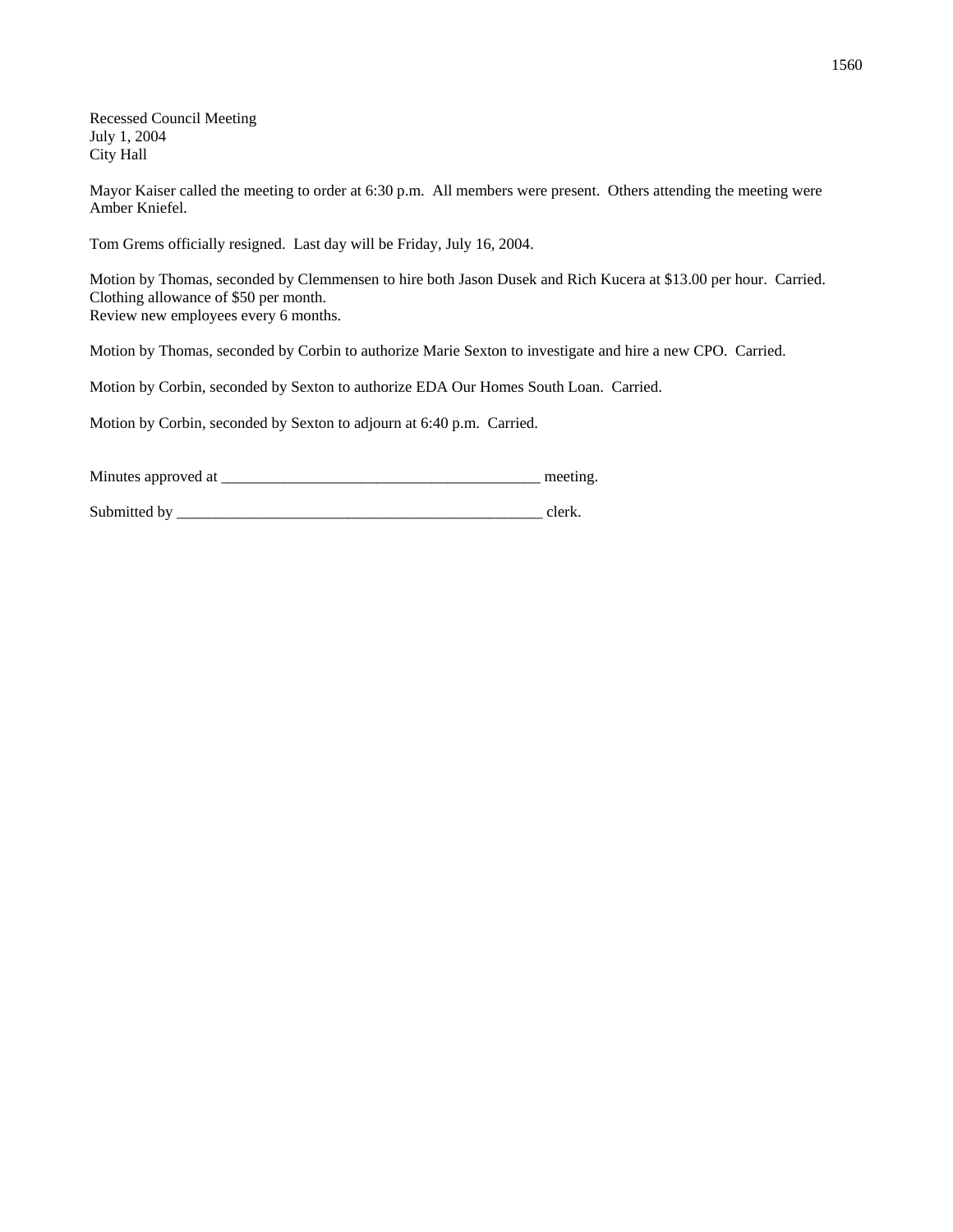Regular Council Meeting July 26, 2004 City Hall

Mayor Kaiser called the meeting to order at 7:00 p.m. All members were present. Others attending were Amber Kniefel, Bruce Bullert, Jason Dusek, Tom Grems, Darren and Shelly Shaw, Pat Merritt, Don and Connie Abbe, Jimmy and Tammy Davis, Jason Math, Nick Goodnature, Paul and Shelly Ryan, Jeff Beede, John Ross, Ross Olson, Melanie Hagen, Megan Mork, Dan Niles, and Paula Freiheit.

Motion by Corbin, seconded by Sexton to accept the agenda as amended. Carried. Motion by Sexton, seconded by Thomas to accept the minutes as presented. Carried. Motion by Corbin, seconded by Clemmensen to pay the city and liquor store bills as presented. Carried.

Concerns from general public in attendance—Trinity Lutheran Church request

Don Abbe presented a written request asking the council to waive the connection fees for sewer and water at the Trinity Lutheran Church. There was discussion that a new water and sewer line would need to be installed. The water line will also be a larger size than the previous water line.

Motion by Sexton, seconded by Corbin not to waive the fees for sewer and water hook-up. Carried.

Darren Shaw and group—City Engineer concerns

Shelly Shaw presented a letter to the council expressing concerns about the workmanship of several projects in town. Darren and Shelly also presented a petition signed with 86 names in support of their concerns. A list of their concerns are as follows: 1) The curb in the Jones  $3<sup>rd</sup>$  Addition—There was not a test cylinder broken before the curb was driven over the day it was poured. This could cause the curb to fail prematurely. 2) The streets on  $2<sup>nd</sup>$ ,  $3<sup>rd</sup>$ , and  $4<sup>th</sup>$  Street SW and  $5<sup>th</sup>$ Ave SW—The specifications for manholes is  $\frac{1}{2}$  to  $\frac{3}{4}$  inch below the level of asphalt and the manholes on the listed streets do not meet the required specifications, one even measuring 2 1/8 inches below the asphalt. This poses a danger to people riding bicycles, scooters, skates, etc. 3) The hydrant located in the SE corner of the Jones development. Also poses as a hazard. 4) Drainage and roadwork on the second block of 1<sup>st</sup> Ave SW. The seep basin for this area is insufficient causing flooding up to one foot deep. 5)  $4<sup>th</sup>$  Street SW shut off valve 6)  $3<sup>rd</sup>$  Street SW manhole covers.

John Ross presented pictures of his flooded yard. He would like to see a new place to put the plowed snow.

Darren Shaw commented that even after the manhole covers were fixed, only 1 out of 5 meets the standards.

Mayor Kaiser responds that he feels it is important not to change the positions of the city engineer or attorney every year. That with all the changes Medford is and will be going through, we need some continuity in the staff.

Marie Sexton commented that the city tries to keep the same standards all through town and that things take time and it is a progression.

Michael Corbin responded that they did the right thing by coming to the council and letting them know about the problems and he wants the problems to be resolved 100%.

Danny Thomas said this was a wake-up call for everyone. He wants the council to go and look at all the projects. A request for a timeline set to resolve the issues and what if anything could be resolved tonight?

Mayor Kaiser responded that the issues with the storm sewer covers will get solved immediately. The hydrant is there for maintenance and flushing purposes. It is not a road there. It can be moved any time. The storm sewer issue is that there is a seep basin at that location. Seep basins are not tied to the storm sewer lines.

It was pointed out that when some of the projects discussed tonight were completed, Bruce Bullert was not the city engineer.

Planning & Zoning report.—Pat Merritt

Land Use Regulations were discussed and the attorney will make the changes. Need the ordinance to update the comprehensive plan and a new zoning map. There will be a joint meeting between the council and the planning and zoning board in September.

Engineer report—Bruce Bullert

Bruce will work with Don Clemmensen and Danny Thomas to make sure the manhole covers will be finished in satisfactory condition.

Danny Thomas and Bruce Bullert will investigate the Automated Systems bill.

Motion by Corbin, seconded by Sexton not to authorize payment until investigation of a satisfactory review of the work and the bill. Carries.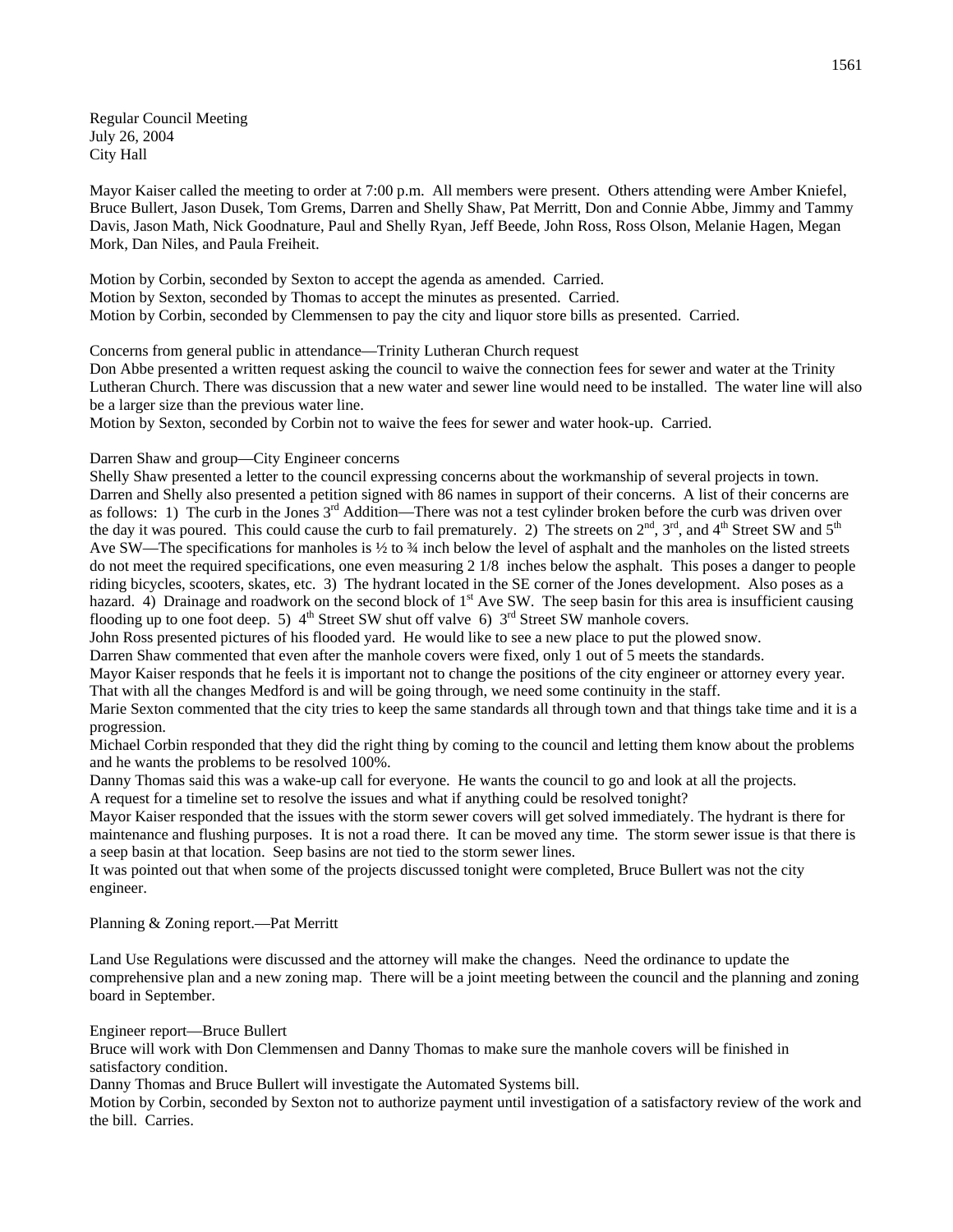Motion by Thomas, seconded by Corbin to approve partial payment on Oakridge Bluffs 4<sup>th</sup> Addition after inspecting the project with Mr. Bullert and one other council member to assure a satisfactory site inspection. Carried. City is waiting for final plans from Met Con.

Recess the meeting at 8:30 p.m.

Resume the meeting at 8:37 p.m.

Attorney report. EDA resolution needs to be previewed by EDA. Discussion about the  $4<sup>th</sup>$  Avenue SW Vacation. Recorders office discovered an error where a "w" should have been an "e". Mark Rahrick made an amended resolution. Motion by Corbin, seconded by Thomas to adopt the amended resolution. Carries

Discussion about the Hagen easement. Mark Rahrick needs to talk with Bruce Bullert.

Water and Sewer report. Danny Thomas had a request for Dorian Cornelius.

Motion by Thomas, seconded by Sexton to hire Dorian Cornelius at \$1200 per month as an independent contractor. The amount of \$1200/month will be reviewed every year. Also to send either Rich or Jason this winter for CPO training. Carries.

Dorian is researching estimates to get the well pump up and running again. Looking at about \$8,500. Mark Rahrick is to look into a service contract that would have a set amount of time an employee has to work if the city pays for training to retain licenses.

Street and Lights report. A new light pole and basin was put in.

We need proof of insurance in order for Jones to move the shed. Fire department and law enforcement center has been notified. County road will be closed for about one hour.

Park, Pool & Recreation report. Pool has been closed three times now. Marie needs to look at staffing issues at pool with fall athletics and other events coming up.

Liquor Store report. Mike Corbin reported that the liquor store numbers are looking good. Becky requests that on Mondays the liquor store to close at 10:00 p.m. and Mike approved. Mr. Kaiser wants to look into options about the liquor store opening at 9:00 a.m.

Economic Development Authority report. EDA will formulate a final purchase price of the trailer court. Beginning price is \$200,000.

The EDA was approached by an import business looking into leasing space out at the Outlet Center.

The council decided to wait and set a preliminary meeting date for budget by September.

Next meeting date is August  $23<sup>rd</sup>$ , 2004.

Motion by Corbin, seconded by Clemmensen to adjourn the meeting at 9:10 p.m. Carried.

Minutes approved at \_\_\_\_\_\_\_\_\_\_\_\_\_\_\_\_\_\_\_\_\_\_\_\_\_\_\_\_\_\_\_\_\_\_\_\_\_\_\_\_\_\_\_ meeting.

Submitted by even clerk.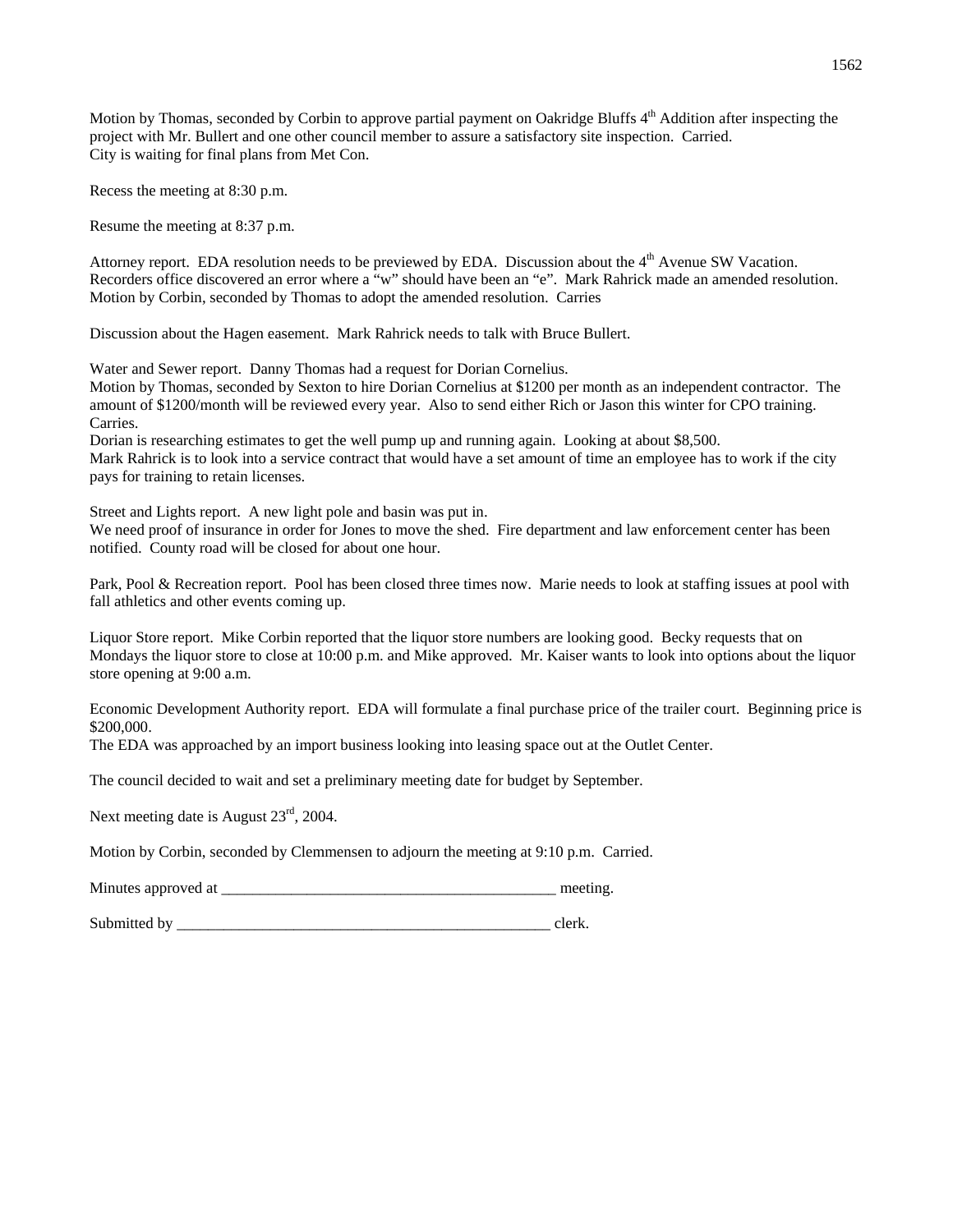Regular Council Meeting August 23, 2004 City Hall

Mayor Kaiser called the meeting to order at 7:00 p.m. All members were present. Others attending were Rich Kucera, Jason Dusek, Greg Sanborn, Bill Fahey, Donny Smith, Amber Kniefel, Pat Merritt, Bruce Bullert, Mark Rahrick, and Rick Hager.

Motion by Clemmensen, seconded by Corbin to accept the agenda as amended. Carried. Motion by Thomas, seconded by Sexton to accept the minutes as amended. Carried. Motion by Corbin, seconded by Clemmensen to pay the city and liquor store bills for August. Carried.

Streets—Rich Kucera and Jason Dusek (Maintenance Department) made a request to purchase/lease street equipment. Motion by Clemmensen, seconded by Thomas to lease the equipment for two years from John Deere with \$9,000 trade in on the loader taken off lease payments. Carried.

Bond Refunding—Bill Fahey

Discussion of proposed sale of refunding bonds 96 Oakridge, 96 Water, and 2000 Improvements. Motion by Corbin, seconded by Clemmensen to adopt the resolution authorizing sale of \$1,990,000 government refunding improvement bonds. Carried.

Jaguar Communications—Donny Smith requesting to bring DSL to Medford. Discussed the need of an easement to place equipment here in town. Looking at old school building location near Qwest box on County Road 12 and Railroad tracks.

Fire Department—Rick Hager

Motion by Corbin, seconded by Thomas to approve the bylaws as presented. Carried. Received a grant for turnout gear for the five new firefighters. Total cost is \$6360. Motion by Thomas, seconded by Clemmensen to purchase the gear as proposed. Carried. Need to get information to Rick about future grants through Wellness Partners. Budget numbers will be needed for council.

Planning & Zoning report—Pat Merritt

Joint meeting between city council and planning and zoning on September  $20<sup>th</sup>$  at 7:15 p.m. to review land use regulations.

Engineer report—Bruce Bullert

Motion by Clemmensen, seconded by Sexton to make the partial payment for Oakridge Bluffs 4<sup>th</sup> Addition of \$6,244.67. The project was reviewed by Thomas. Carried. Discussed the storm sewer line of the Olympic Fire/Hagen property.

Water and Sewer report—Danny Thomas Discussion of the Bluffview water shut offs in driveways. Six to eight are under the concrete. The city will send a notice that the water shut off valves must be accessible to the city.

John Ross manhole at 2<sup>nd</sup> Street SW needs to be fixed. Estimated cost of project would by \$3,000.

Motion by Thomas, seconded by Sexton to have Bruce work with the city employees on the drainage issue /seep basin and to use the city backhoe when it arrives to reduce the cost. Carried.

Automatic Systems update.

Water and meter readings update.

Attorney report—Mark Rahrick EDA is reviewing information from last month at next meeting.

Clemmensen—Round-a-bout sign and weeds update.

Park, Pool & Recreation report—Marie Sexton Discussed the new sign at the park, needs some landscaping. Discussed taking care of some vandalism at the pool.

Liquor Store report—Mike Corbin

Budget meeting set for September 9<sup>th</sup> at 6:00 p.m. Joint meeting on September  $20<sup>th</sup>$  at 7:15 p.m. Regular City Council meeting on September 27<sup>th</sup> at 7:00 p.m.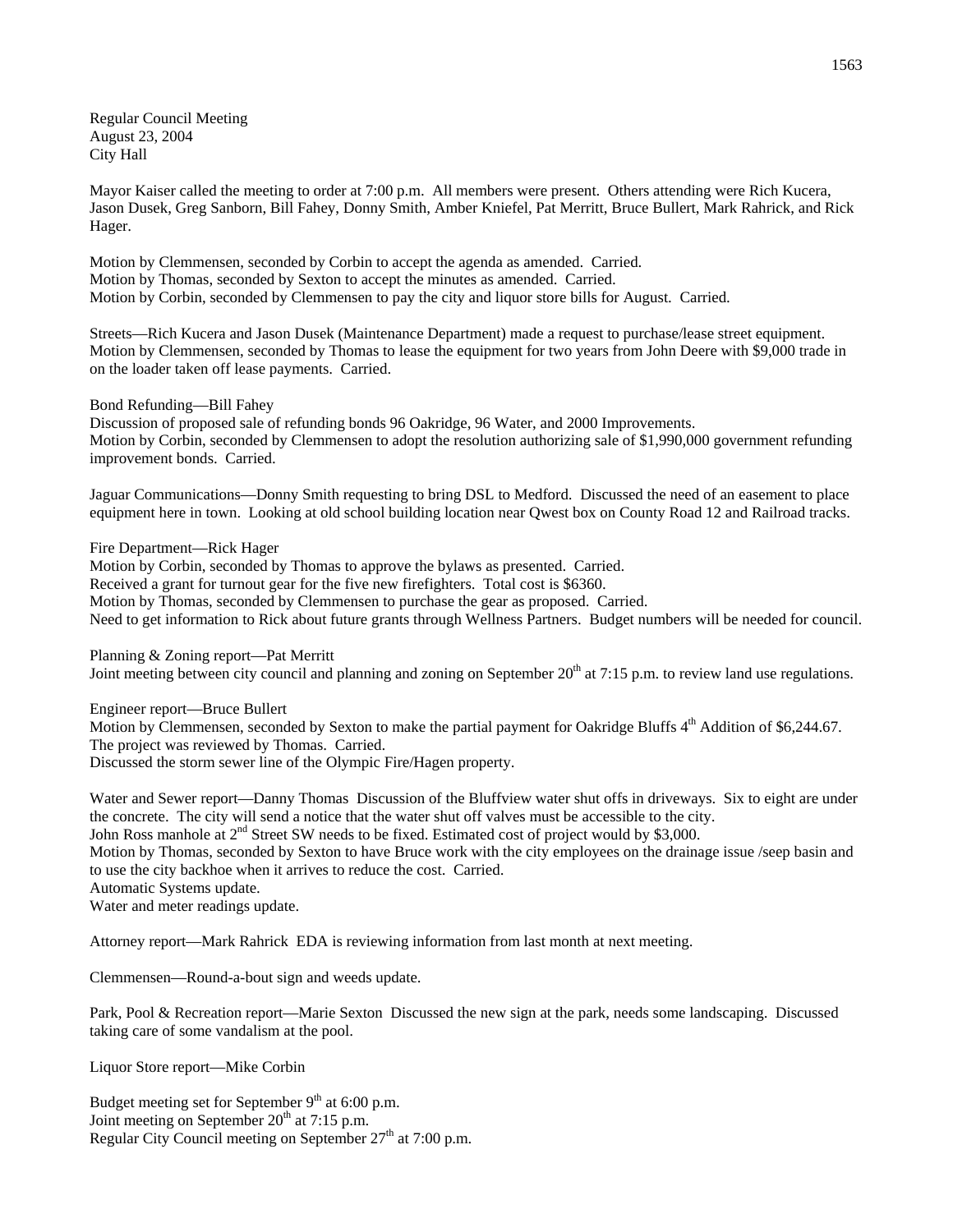Benefits subcommittee—Marie Sexton and Mike Corbin

Motion by Corbin, seconded by Clemmensen to adjourn the meeting at 8:34 p.m. Carried.

| Minutes approved at |  |
|---------------------|--|
|                     |  |

Submitted by even clerk.

Budget Meeting September 9, 2004 City Hall

Mayor Kaiser called the meeting to order at 7:00 p.m. All members were present. Others attending were Lois Nelson and Greg Sanborn.

The purpose of this meeting is to review the preliminary budget for tax year 2005.

City budget and liquor store budget were reviewed.

Motion by Corbin, seconded by Clemmensen to approve the preliminary levy in the amount of \$371,368. Carried.

Motion by Corbin, seconded by Thomas to set the Truth-in-Taxation hearing for Wednesday, December 1, 2004 at 7:00 p.m. with a continuation hearing on December 8, 2004, if needed. Carried.

Motion by Corbin, seconded by Thomas to adjourn at 7:47 p.m. Carried.

Minutes approved at the setting and the setting and the setting and the setting.

Submitted by\_\_\_\_\_\_\_\_\_\_\_\_\_\_\_\_\_\_\_\_\_\_\_\_\_\_\_\_\_\_\_\_\_\_\_\_\_\_\_\_\_\_\_\_\_\_\_\_\_clerk.

Special Council Meeting Joint with Planning & Zoning September 20, 2004 City Hall

Mayor Kaiser called the meeting to order at 7:15 p.m. All members were present. Others attending were DeWayne Halverson, Drew DeMars, Ross Olson, Lois Nelson, Mark Rahrick, Andy Colwell, and Brenda DeMars.

The purpose of this meeting is to review the proposed land use regulations (zoning ordinance) with the planning  $\&$  zoning board and other land use issues.

Review of the proposed ordinance is completed. The consensus of the council is that this is the final draft. Discussion of the next steps in this process.

An update of the Williams/Barta property development was given by Corbin.

Motion by Corbin, seconded by Sexton to adjourn at 7:55 p.m. Carried.

Minutes approved at the setting and the setting and the setting.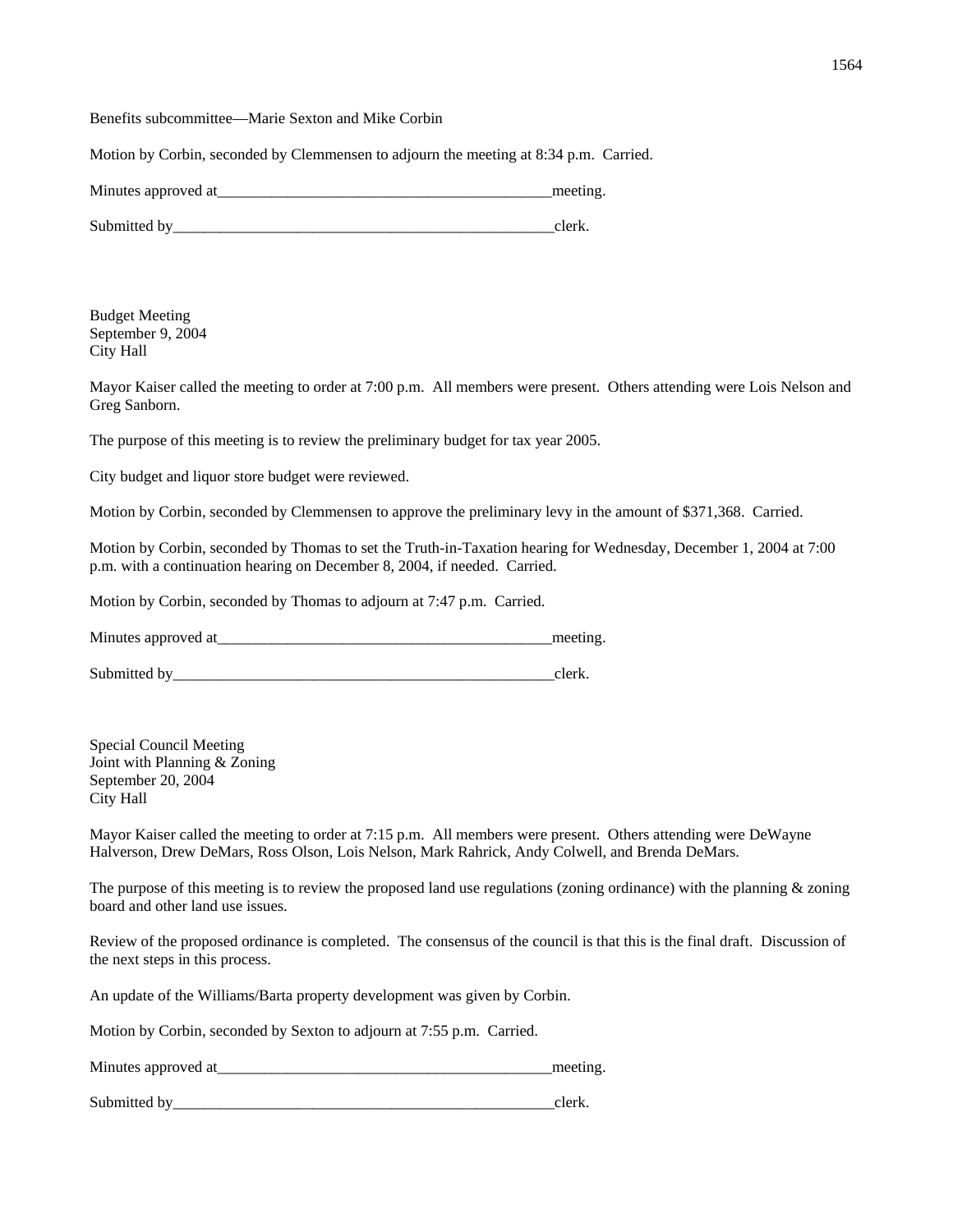Regular Council Meeting September 27, 2004 City Hall

Mayor Kaiser called the meeting to order at 7:00 p.m. All members were present. Others attending were Jonathan Zierdt, Ron Ensley, Pat Merritt, Amanda Hartgers, Katy David, Bruce Bullert, Connie Lopez, Priscila Mora, Lois Nelson, and Andy Colwell.

Motion by Corbin, seconded by Clemmensen to accept the agenda as amended. Carried. Motion by Thomas, seconded by Sexton to accept the minutes as amended. Carried. Motion by Corbin, seconded by Thomas to pay the city and liquor store bills for September. Carried.

Wellness Partners presentation by Jonathan Zierdt and Ron Ensley.

Motion by Corbin, seconded by Clemmensen to pledge \$300 per year for 3 years to this program as recommended by the EDA. Carried.

Planning & Zoning report.

The city attorney presented gave a definition of a single family dwellings. This information was given to the planning  $\&$ zoning board to review at their next meeting.

Engineer report. Updated utility maps will be completed soon.

Attorney report. The EDA is reviewing the materials given to them from the attorney. The easement for the storm water line is still being worked on.

Water/Wastewater report.

Consensus of the council is not to rehire Tom Grems at this time.

Minnesota Department of Health will attend the next meeting to outline options to address the radium levels in the City wells.

Repairs will be done to the leaks in the hydrants and water mains at the outlet center. There is no new news about the well issues.

Streets report. There is a cracked pole on 3<sup>rd</sup> Street NE between Straight River Cable and the residence directly to the north. Clemmensen will contact Alliant Energy.

Park/Pool report.

Economic Development Authority.

Motion by Sexton, seconded by Thomas to approve a grant of \$1,380 to the Medford Senior Care Connection as recommended by the EDA. Carried.

There will be a presentation with options for employee health insurance at the next regular meeting, October 25, 2004.

The next meeting is Monday, October 25, 2004, at 6:00 p.m.

Motion by Corbin, seconded by Clemmensen to adjourn at 7:55 p.m. Carried.

| Minutes approved at |  |
|---------------------|--|
|                     |  |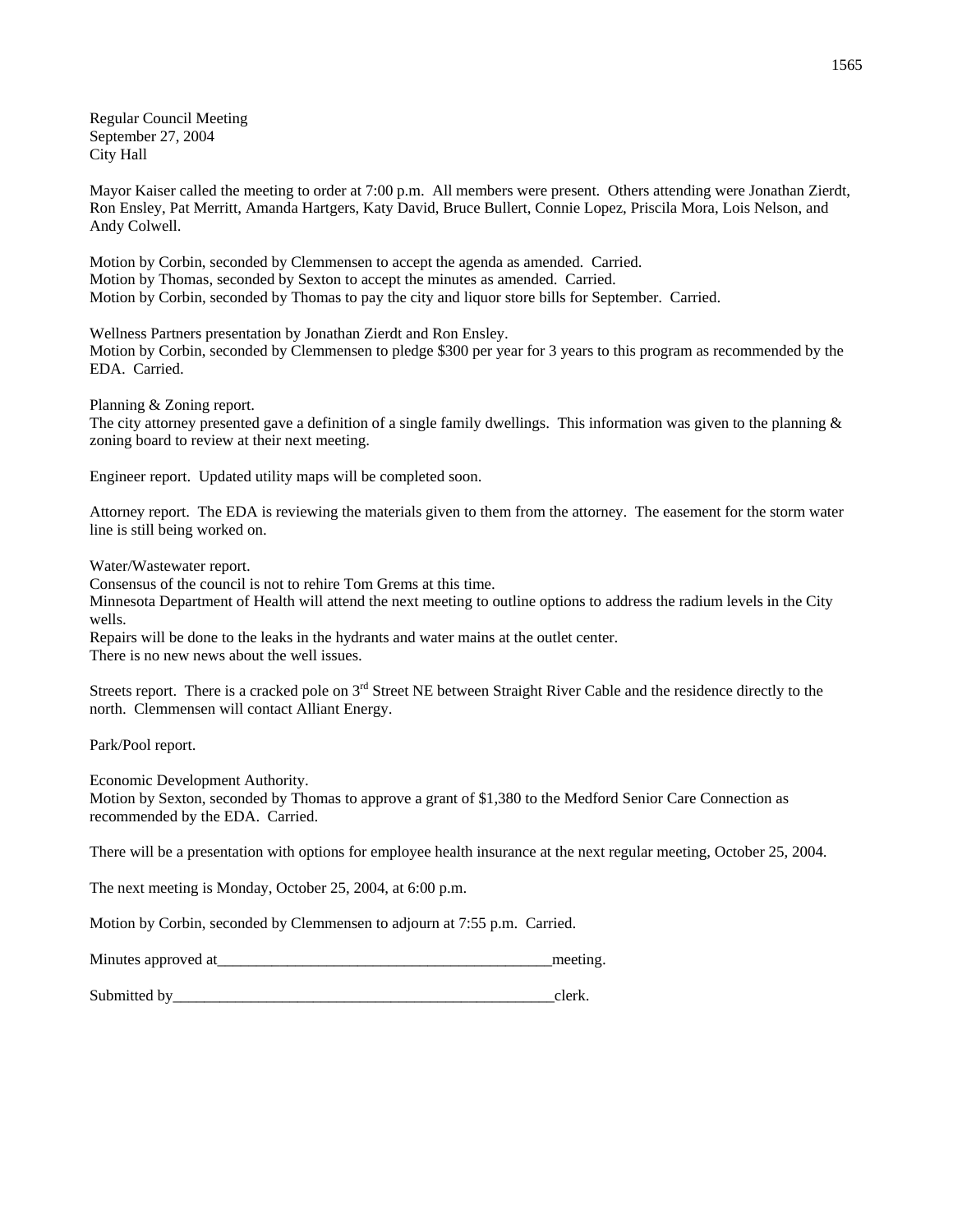Regular Council Meeting October 25, 2004 City Hall

Mayor Kaiser called the meeting to order at 6:00 p.m. Council member Clemmensen arrived late. All other members were present. Others attending were Chris Call, Amber Kniefel, Dave Rasmussen, Steve Meyer, Dale Larson, Rich Kucera, Jason Dusek, Karla Peterson, Bassam Banat, Dorian Cornelius, Mark Rahrick, Pat Merritt, Nick Bluhm, Luke Kaiser, Brenda DeMars, Bruce Bullert, Greg Sanborn, Andy Colwell, Deb Tenold, Lois Nelson, and Julie Reed.

Discussion of employee insurance options. Looking further into Aware Gold with Copay. Employees working more than 30 hours per week will be considered and will fill out the application this week. There will also be a separate meeting with the insurance representatives and the employees.

Motion by Corbin, seconded by Thomas to accept the agenda as amended. Carried. Motion by Sexton, seconded by Corbin to accept the minutes. Carried. Motion by Corbin, seconded by Thomas to pay the city and liquor store bills for October. Carried.

Kami Inc brought in a development plan for the Williams/Barta property. A public meeting will be held on November 17, 2004 at 7:00 p.m. for the public to share their input. Karen Sanborn will contact the Medford High School about holding the meeting in the auditorium.

Minnesota Department of Health discussed the radium levels in the water. Thomas suggested a sub committee to work on solutions which will include the copper and lead levels also. Sub committee will be Dorian Cornelius, Rich Kucera, Jason Dusek, and Danny Thomas.

Planning & Zoning report. Discussion of the definition of a single family dwelling.

Girl Scout representatives discussed the proposed annexation of that property. Long term scope is to improve existing building and possibly build one additional building about the same size within the next 10 years. Improvements would include the utilization of city water and sewer services.

Engineer report. Utility maps have been updated and received. Manhole covers have been adjusted. Fire hydrant was removed and permanent barricades have been installed. City maintenance department will be working on the seep basin at  $1<sup>st</sup>$  Avenue SW &  $2<sup>nd</sup>$  Street SW. Utility easement is still being worked on.

Streets report.

Motion by Thomas, seconded by Clemmensen to hire Garrett Butler as part-time with a limited 40 hours at \$8.50 per hour. Duties will include reading the cities water meters. Carried.

Motion by Thomas, seconded by Corbin to purchase a garage door as quoted. Carried.

Discussion of the concerns for safety on  $4<sup>th</sup>$  Street SE as cars are speeding through street.

Motion by Sexton, seconded by Corbin to purchase two "Slow Children at Play" signs. Carried.

Alliant Energy is investigating pole on north end of 3<sup>rd</sup> Street NE.

Park/Pool report.

Discussion of the need of new pool equipment.

Motion by Corbin, seconded by Thomas to cover the six year warranty at the cost of \$424.32. Carried. Motion by Sexton, seconded by Clemmensen to purchase two ladders for the pool at \$597.00 each. Carried. Motion by Corbin, seconded by Thomas to appoint Amber Kniefel to the Park, Pool, and Rec Board. Carried.

Liquor Store Report.

Discussion of the pull tabs problem. Shortages occurred and the Liquor Store owed the Gambling account \$114.16 for the month of September.

City Clerk Report.

Concensus of the council approving the hanging of the county banner celebrating the Steele County Sesquicentennial. Discussion of people to participate in the program.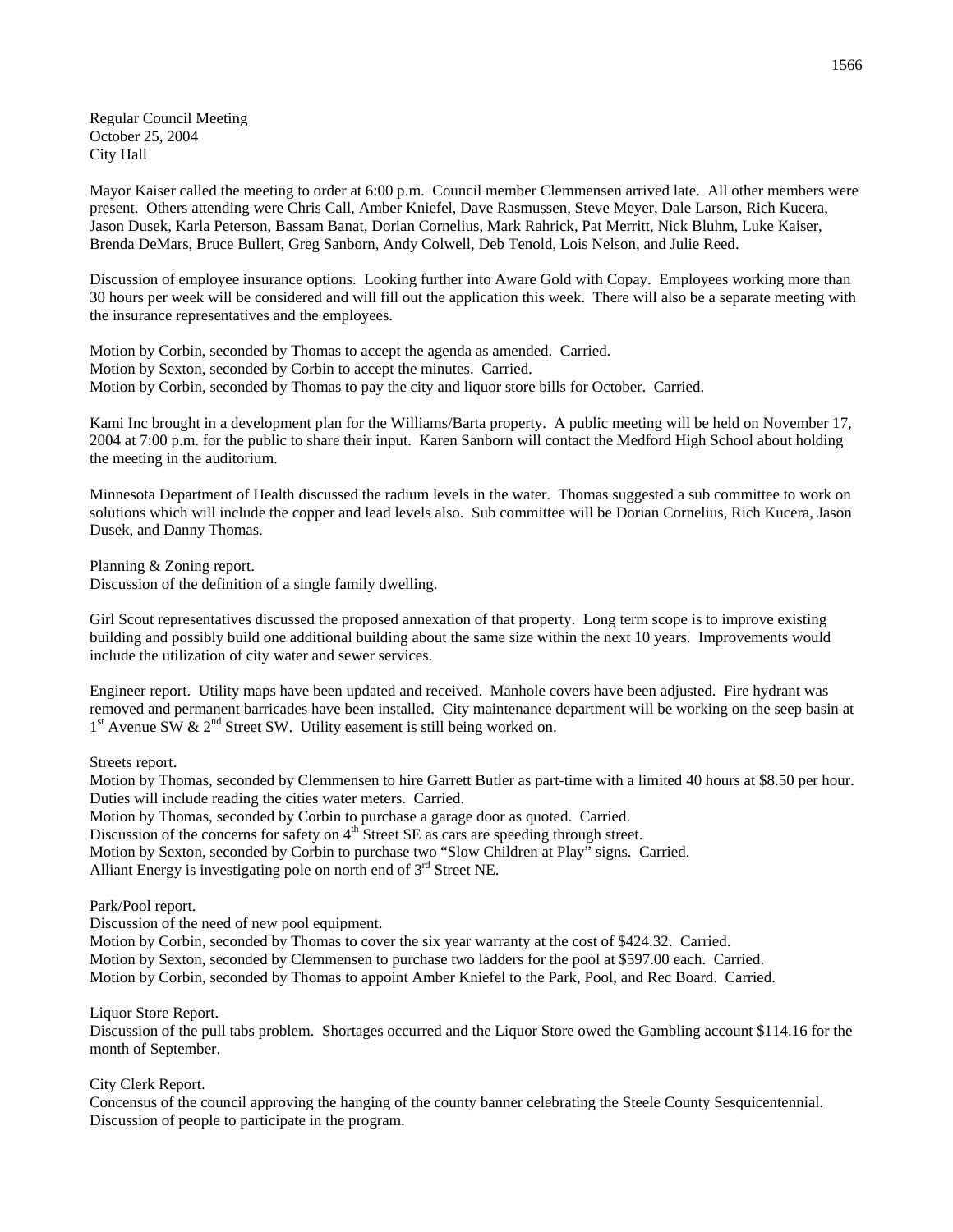There is an investigation underway regarding the break-ins in Medford. Park hydrant is leaking. City maintenance crew is working on fixing it. Meeting to canvas the election results will be November 3, 2004 at 6:00 p.m. Special council meeting will be held on November 17, 2004 at 7:00 p.m. The next regular meeting is Monday, November  $22<sup>nd</sup>$  at 7:00 p.m.

Motion by Clemmensen, seconded by Sexton to adjourn at 7:58 p.m. Carried.

Minutes approved at the setting and the setting and the setting.

Submitted by \_\_\_\_\_\_\_\_\_\_\_\_\_\_\_\_\_\_\_\_\_\_\_\_\_\_\_\_\_\_\_\_\_\_\_\_\_\_\_\_\_\_\_\_\_\_\_\_\_clerk.

Special Council Meeting November 3, 2004 City Hall

Mayor Kaiser called the meeting to order at 6:00 p.m. All members were present. Others attending were Luke Brown, Jared Slindee, Greg Sanborn, and Mona Kaiser.

The purpose of this meeting is to canvass the returns and declare the results of the general election for the positions of Mayor and Council Members (two seats).

Election results as read by the clerk:

| Mayor:          | Daniel A Kaiser      | 304 | <b>Justin Matson</b>           |  |
|-----------------|----------------------|-----|--------------------------------|--|
|                 | Lois M Nelson        | 298 | <b>Jose Flores</b>             |  |
|                 | Danny Thomas         | 23  | <b>Scott Kilness</b>           |  |
|                 | Alan Linse           |     |                                |  |
| Council Member: | Marie Sexton         | 344 | April Kubinski                 |  |
|                 | <b>Brenda DeMars</b> | 446 | Other single vote write-ins 24 |  |
|                 | Danny Thomas         | 8   |                                |  |

Motion by Clemmensen, seconded by Thomas to accept the election results as presented; Mayor – Daniel A Kaiser; Council Members – Marie Sexton and Brenda DeMars. Carried.

Motion by Corbin, seconded by Thomas to adjourn at 6:03 p.m. Carried.

Minutes approved at the setting and the setting and the setting.

Submitted by \_\_\_\_\_\_\_\_\_\_\_\_\_\_\_\_\_\_\_\_\_\_\_\_\_\_\_\_\_\_\_\_\_\_\_\_\_\_\_\_\_\_\_\_\_\_\_\_\_clerk.

Emergency Council Meeting November 4, 2004 City Hall

Mayor Kaiser called the meeting to order at 5:00 p.m. All members were present. Others attending were Greg Sanborn and Brenda DeMars.

The purpose of this meeting is to review the expenses of a recount and to set the fee charged for a discretionary recount.

Motion by Corbin, seconded by Sexton to set the fee for a discretionary recount at \$217.00. Carried.

Motion by Corbin, seconded by Clemmensen to adjourn at 5:02 p.m. Carried.

Minutes approved at \_\_\_\_\_\_\_\_\_\_\_\_\_\_\_\_\_\_\_\_\_\_\_\_\_\_\_\_\_\_\_\_\_\_\_\_\_\_\_\_\_\_\_meeting.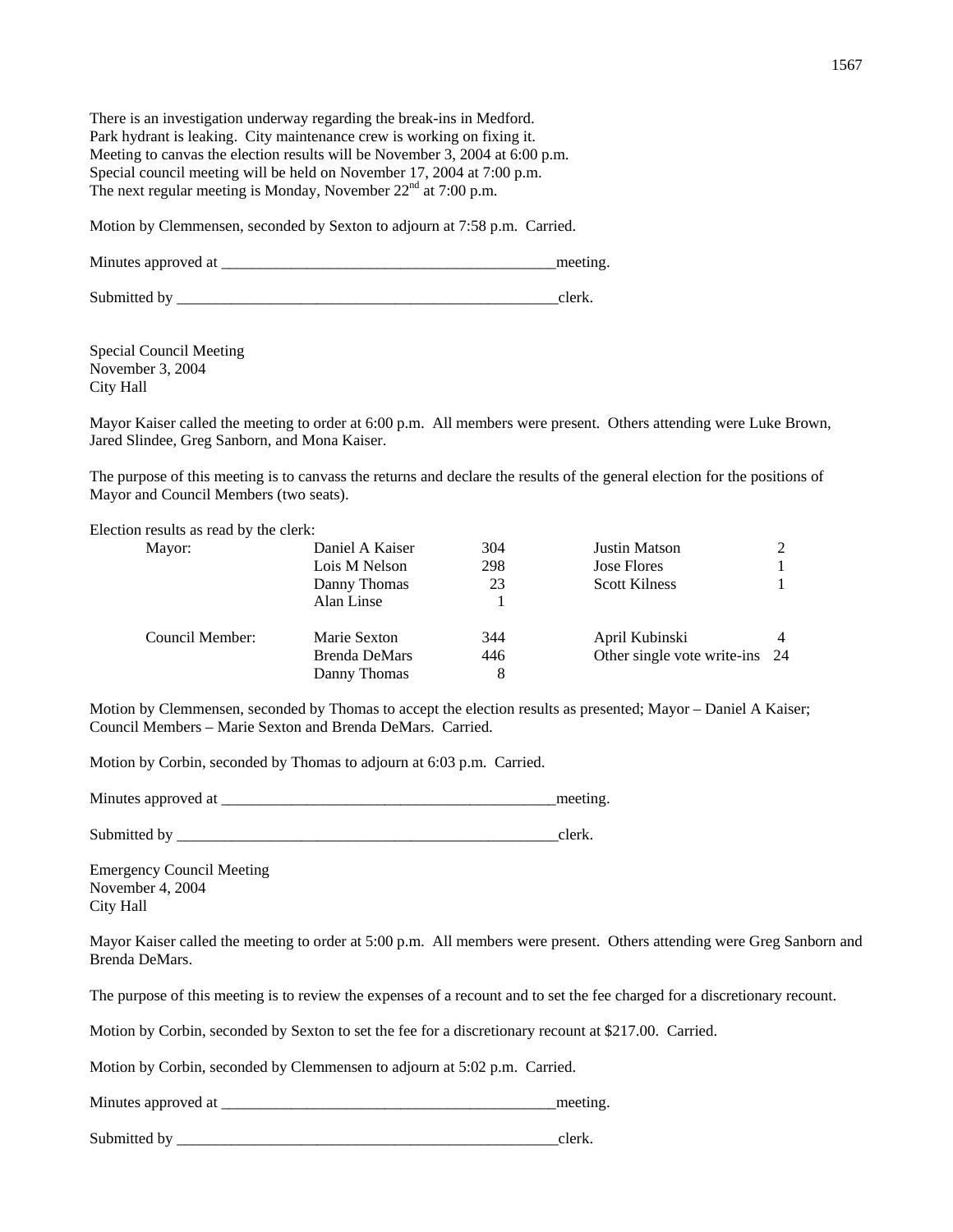Special Council Meeting November 16, 2004 City Hall

Mayor Kaiser called the meeting to order at 6:00 p.m. Council member Corbin was absent. Others attending were Jared Slindee, Brenda DeMars, Stacy Mundt, and Angie Wegner.

The purpose of this meeting is to canvass the recount and declare the results of the general election for the position of Mayor.

Election recount results as read by the clerk:

| Mayor: | Daniel A Kaiser | 305 | Justin Matson        |  |
|--------|-----------------|-----|----------------------|--|
|        | Lois M Nelson   | 298 | Jose Flores          |  |
|        | Danny Thomas    | 23  | <b>Scott Kilness</b> |  |
|        | Alan Linse      |     | D. Thompson          |  |
|        | Undervotes      | 14  |                      |  |
|        |                 |     |                      |  |

Motion by Clemmensen, seconded by Thomas to accept the recount results as read by the clerk and declare the results: Mayor – Daniel A. Kaiser. Carried.

Motion by Sexton, seconded by Thomas to adjourn at 6:02 p.m. Carried.

| Minutes approved at |  |
|---------------------|--|
|                     |  |

Submitted by \_\_\_\_\_\_\_\_\_\_\_\_\_\_\_\_\_\_\_\_\_\_\_\_\_\_\_\_\_\_\_\_\_\_\_\_\_\_\_\_\_\_\_\_\_\_\_\_\_clerk.

Special Council Meeting November 17, 2004 Medford School Auditorium

Mayor Kaiser called the meeting to order at 7:00 p.m. All members were present. For others attending see attached lists.

The purpose of this meeting is to give the public an opportunity to learn about a proposed development plan for the Williams/Barta property (property north of McDonalds).

Mayor Kaiser gave an introduction to the meeting and then gave the floor to Dave Rasmussen for his presentation. Mr. Rasmussen presented the proposed plan.

The floor was opened up for a question and answer time.

Students from the Law & Government class at Medford High School will be compiling the information from the surveys handed out tonight.

Motion by Corbin, seconded by Thomas to adjourn at 7:59 p.m.

| Minutes approved at |  |  |
|---------------------|--|--|
|---------------------|--|--|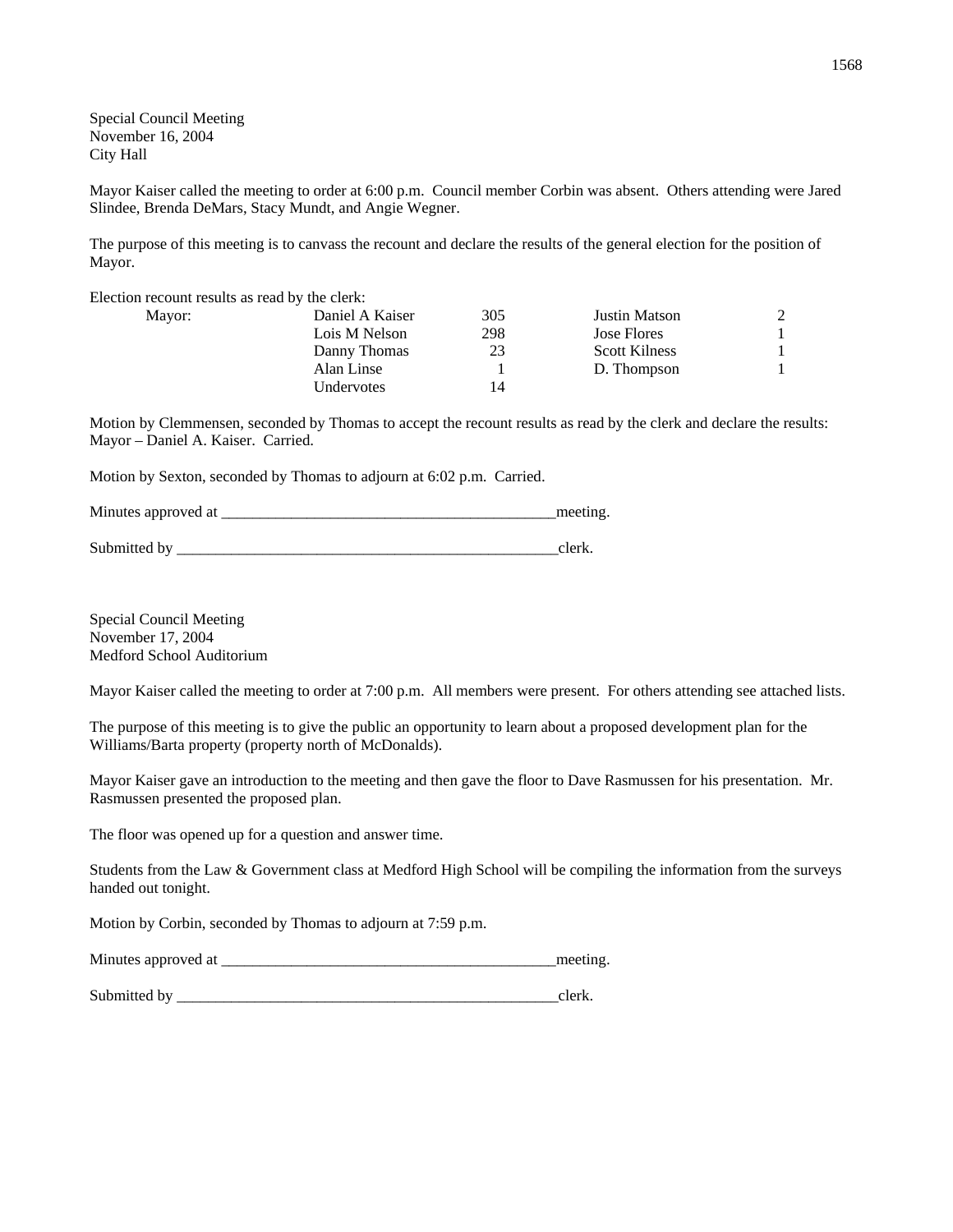Regular Council Meeting November 22, 2004 City Hall

Mayor Kaiser called the meeting to order at 7:00 p.m. All members were present. Others attending were Ivan Cowell, Brenda DeMars, Lance Waterstraat, Bruce Bullert, Mark Rahrick, Roger Hagen, Pat Merritt, Kathy Jackson, Paul Beiser, Lois Nelson, Larry Mensing & children.

Motion by Corbin, seconded by Clemmensen to accept the agenda as amended. Carried. Motion by Corbin, seconded by Sexton to accept the minutes as presented. Carried. Motion by Thomas, seconded by Corbin to pay the city and liquor store bills for November. Carried.

Concerns from the public. Larry Mensing asked about the annexation procedure. He would like to annex his property on the east frontage road. The engineer will research the cost of providing services to this property. The annexation process was explained to Mr. Mensing.

Kathy Jackson gave an explanation of the Senior Day Care business she is operating in her home at 307 SE 3<sup>rd</sup> St. This day care is licensed by Steele County.

Lance Waterstraat presented an Eagle Scout project he would like to do at the Frank Woodfill Wildlife Refuge. Motion by Thomas, seconded by Corbin to approve the proposed project pending the park boards approval of the final plans and the proof of all permits that may be required (DNR and building permit). Carried. The Council recommends that Mr. Waterstraat look at other possible park projects if he cannot get the necessary permits for the project presented.

Discussion with Roger Hagen about his property south of the city limits on County Road 45 and the current Steele County Zoning. Mr. Hagen would like to build a residence on this property. Current Steele County Zoning is not residential. The City Council does not have jurisdiction of this area to change the zoning and recommended that Mr. Hagen check with Steele County Planning & Zoning for a possible change.

Planning & Zoning report.

Motion by Corbin, seconded by Clemmensen to recognize and express appreciation to DeWayne Halverson for his years serving on the Planning & Zoning Board. Carried.

Engineer report.

Jones 3<sup>rd</sup> Addition

Motion by Corbin, seconded by Sexton to approve change order #1 in the amount of \$633. Carried. Motion by Corbin, seconded by Sexton to approve the final pay estimate for the Jones  $3<sup>rd</sup>$  Addition in the amount of \$2,080.64 and pending receipt of final paperwork. Carried. Oakridge Bluffs 4<sup>th</sup> Addition

Motion by Corbin, seconded by Thomas to approve change order #1 in the amount of \$1,200. Carried. Motion by Corbin, seconded by Sexton to approve the final pay request for Oakridge Bluffs 4<sup>th</sup> Addition in the amount of \$3,273.88. Carried.

Council member Sexton questioned whether or not silt fence had been installed at the Met-Con site.

Utility Easement for storm water line between Olympic Fire Protection and Straight River Enterprises. Motion by Corbin, seconded by Thomas to authorize the city engineer to have a survey done to find the property corner pins to know where the property line is in relation to the storm water line. Carried.

Girl Scout Camp. Bruce Bullert met with the girl scouts about services. Motion by Corbin, seconded by Sexton to authorize the city attorney to draft an extension agreement for the annexation request indefinitely. Carried.

Mark Rahrick stated that he had filed in court a letter of representation of the City Council, Officials, and Election Judges in the mayoral contest.

Automatic Systems is close to finishing the communications project between well, water towers, and booster station.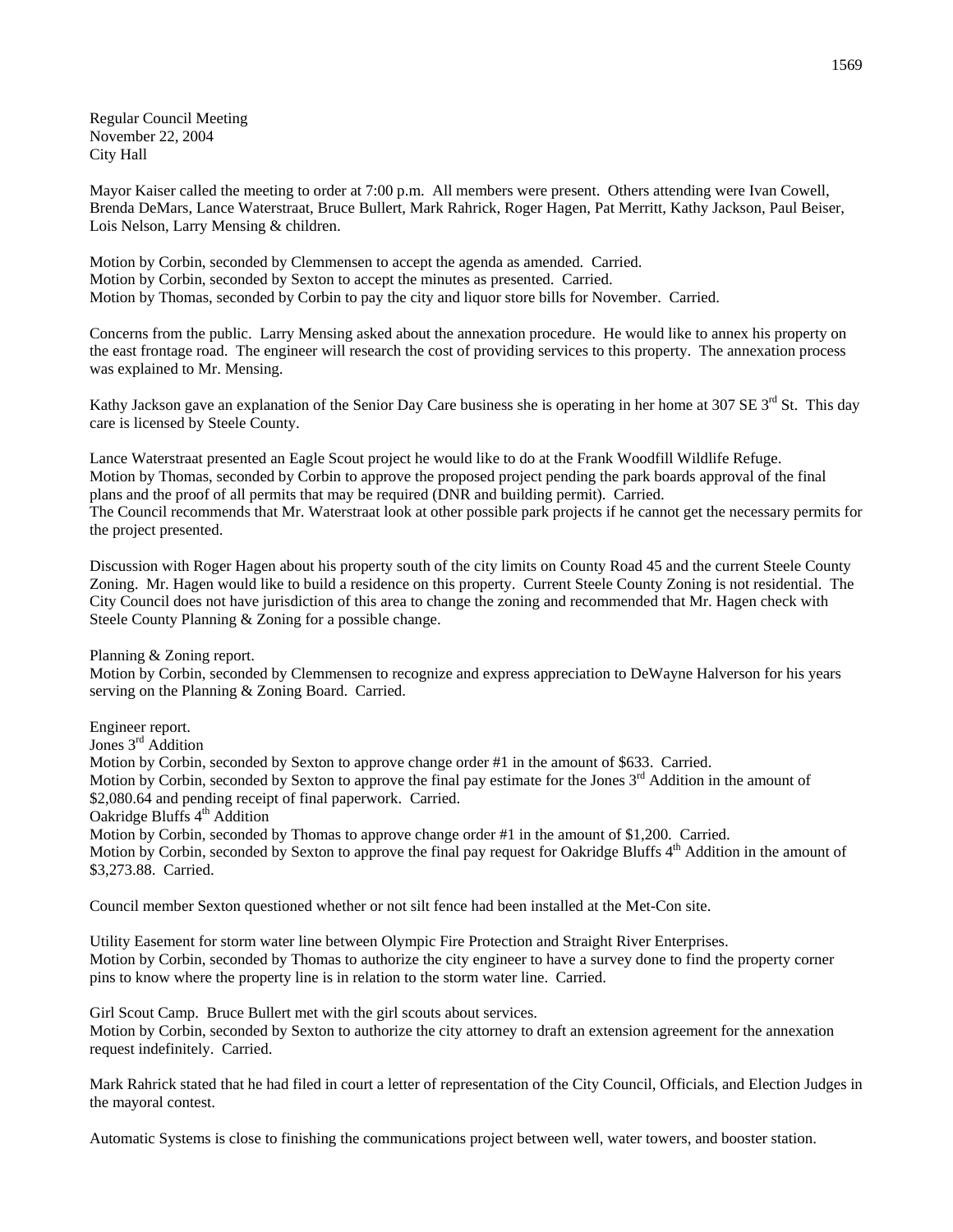Radium Committee met. The outlet center well radium levels exceeded the limits also. The committee will be looking at 3 options to address this problem: 1. new well or deeper well; 2. pre-treat the water by softening it; 3. build a reservoir holding system.

Motion by Sexton, seconded by Corbin to authorize Bruce Bullert to start looking into these three options. Carried. Motion by Thomas, seconded by Corbin to authorize Dave Maroney to start working on funding for this project. Carried.

Discussion of the maintenance department wages. Employees have requested an increase to \$16 per hour. Employee Reviews will be done at the regular meeting on December  $27<sup>th</sup>$ .

Maintenance department will be investigating to option of contracting out the land application of solid waste for next year. The plow/sanding truck has gone in for repairs.

Motion by Thomas, seconded by Corbin to enter into an agreement for Berguson-Caswell for the well repairs at an additional cost of \$2,200. Carried.

Park/Pool.

Motion by Sexton, seconded by Corbin to express appreciation and accept the donation of \$11,000 for the pool from the Fire Relief Association. Carried.

Liquor store.

EDA report. Mentioned trailer court options to discuss with the owner.

Truth-in-Taxation hearing will be December  $1<sup>st</sup>$  at 6:00 p.m. Special Meeting with the Williams/Barta developer will be Wednesday, December 8, at 6:30 p.m.

Motion by Thomas, seconded by Clemmensen to adjourn at 8:23 p.m. Carried.

| Minutes approved at | meeting |
|---------------------|---------|
|---------------------|---------|

Submitted by clerk.

Truth-In-Taxation Hearing December 1, 2004 City Hall

Mayor Kaiser called the meeting to order at 6:00 p.m. All members were present. Others attending were Greg Sanborn and Brenda DeMars.

The purpose of this hearing is to review the preliminary budget and levy for 2005 and to give the public a chance to express concerns or question the city portion of property taxes.

The floor was opened for questions from the public. The proposed decrease in the levy is 11%.

The levy adoption hearing will be held on Wednesday, December 8, at 6:00 p.m. Employee benefits will also be discussed at this meeting

Motion by Corbin, seconded by Thomas to adjourn at 6:30 p.m. Carried.

Minutes approved at \_\_\_\_\_\_\_\_\_\_\_\_\_\_\_\_\_\_\_\_\_\_\_\_\_\_\_\_\_\_\_\_\_\_\_\_\_\_\_\_\_\_\_meeting.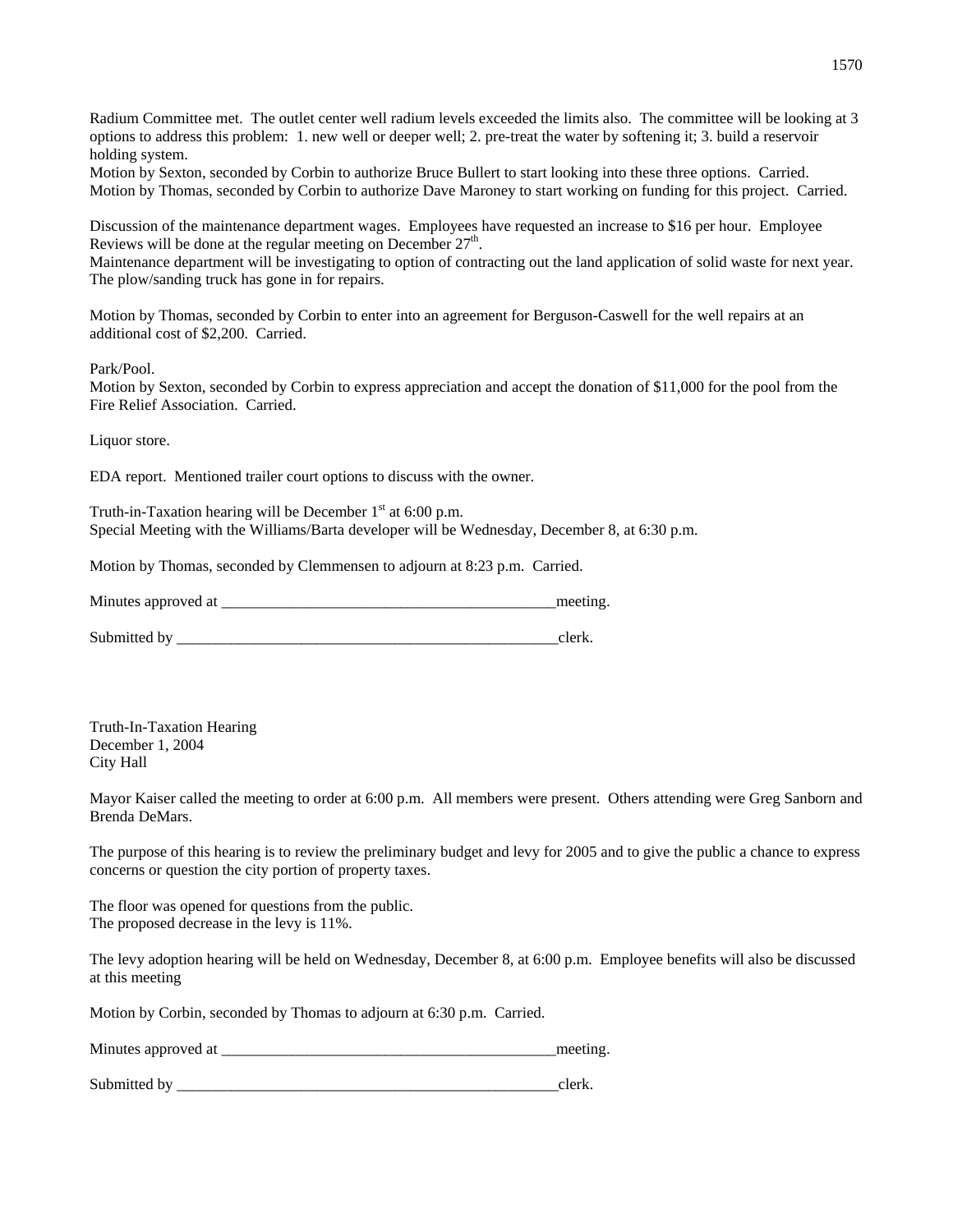Special Council Meeting December 8, 2004 City Hall

Mayor Kaiser called the meeting to order at 6:00 p.m. All members were present. Others attending were Greg Sanborn, Bruce Bullert, Paul Beiser, and Brenda DeMars.

The purpose of this meeting is to adopt the final levy and review employee benefits.

Motion by Clemmensen, seconded by Corbin to adopt the final levy as follows:

| General Fund       | 74,722.00  |
|--------------------|------------|
| <b>Fire Relief</b> | 10,000.00  |
| <b>EDA Levy</b>    | 11,276.00  |
| 2004 Refinanced    | 51,572.00  |
| 2004 Refunding     | 117,150.00 |
| 98 Street          | 56,300.00  |
| 93 Sewer           | 50,348.00  |
|                    |            |
| <b>Total Levy</b>  | 371,368.00 |

Carried.

Employee benefits will be discussed at a future special meeting.

Motion by Corbin, seconded by Sexton to adjourn at 6:02 p.m. Carried.

| Minutes approved at | meetins |
|---------------------|---------|
|                     |         |

Submitted by \_\_\_\_\_\_\_\_\_\_\_\_\_\_\_\_\_\_\_\_\_\_\_\_\_\_\_\_\_\_\_\_\_\_\_\_\_\_\_\_\_\_\_\_\_\_\_\_\_clerk.

Special Council Meeting December 15, 2004 City Hall

Mayor Kaiser called the meeting to order at 4:00 p.m. Council member Thomas was absent. Others attending were Brenda McGivney, Becky Walderon, Rich Kucera, Jason Dusek, Steve Meyer, Dale Larson, and Brenda DeMars.

The purpose of this special meeting is to review employee benefits, specifically health insurance.

Steve Meyer presented the health insurance plan. Discussion with the employees about this plan.

The council will decide on this at the regular meeting on December  $27<sup>th</sup>$ .

Motion by Corbin, seconded by Clemmensen to adjourn at 5:02 p.m. Carried.

| Minutes approved at |  |  |
|---------------------|--|--|
|---------------------|--|--|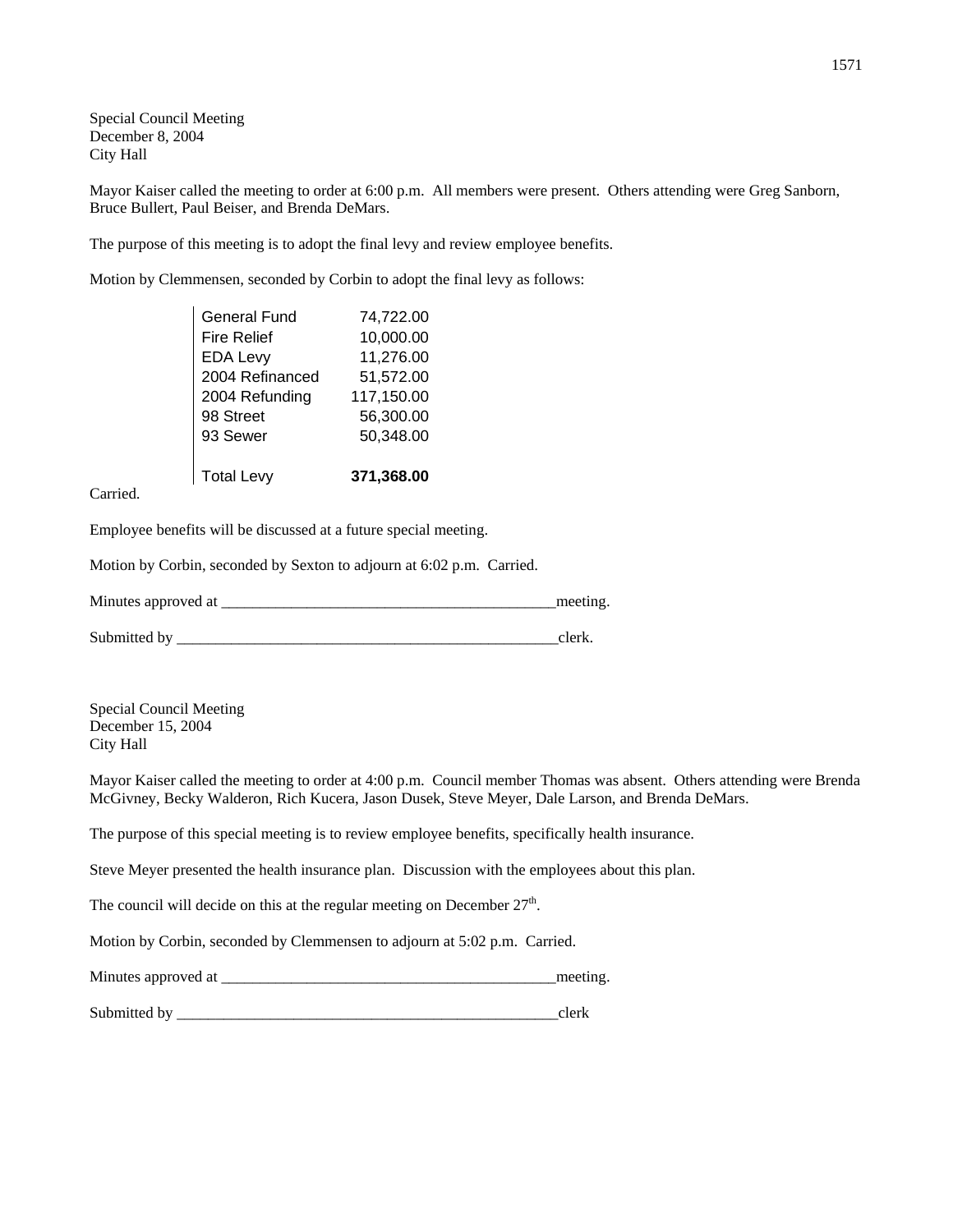Regular Meeting December 27, 2004 City Hall

Mayor Kaiser called the meeting to order at 7:00 p.m. Council member Corbin was absent. Others attending were Dave Rasmussen, Rich Kucera, Paul Beiser, Tim Murray, Becky Walderon, Ruth Dempsey, Amber Kniefel, Pat Merritt, Mark Rahrick, Brenda DeMars, Jason Dusek, Roger Hagen, and Mona Kaiser.

Motion by Clemmensen, seconded by Sexton to accept the agenda as amended. Carried. Motion by Thomas, seconded by Clemmensen to accept the minutes as presented. Carried. Motion by Clemmensen, seconded by Sexton to pay the December city and liquor store bills. Carried.

Dave Rasmussen, Kami, Inc., gave an update of the development plans for the Williams/Barta property. A tentative special meeting will be held on Wednesday, January 19<sup>th</sup>, at 6:00 p.m. to discuss this development further.

## Employee benefits and wages.

Review of the health insurance plan proposed at a special meeting on December 15<sup>th</sup>. Motion by Thomas, seconded by Clemmensen to approve the plan and have the city pay 100% of the employees premium and 80% of employees dependents premium, the current allowance of \$200 per month would end as of January 1, 2005, the effective date of the health insurance plan. Carried.

Motion by Kaiser, seconded by Thomas to increase all full time employees wages by \$.75 per hour effective January 1, 2005. Carried.

Motion by Thomas, seconded by Clemmensen to increase Jason Dusek wages to \$14.09 per hour including the \$.75 increase previously approved, once he has received a CDL it would immediately increase to \$14.34 per hour; increase Rich Kucera wages to \$14.34 per hour including the \$.75 increase previously approved; and that any additional licenses or certifications received in 2005 will result in an additional \$.25 per hour upon receipt of the license or certification. Carried.

### Liquor store.

Council offered to close the meeting to discuss Becky Walderon's review. Ms. Walderon chose to keep the meeting open. A comment contained within Ms. Walderon's review stated that there was a communication problem between Ms. Walderon and the Council. The consensus of the council at the table is that there is no communication problem that they see and do not have an issue with communication between the Council and Ms. Walderon. Mayor Kaiser will write a memo to be attached to her review.

Inventory will be done on January 1, 2005, at noon. Kaiser and DeMars will be the Council members present. Becky Walderon and a part-time employee will do the counting. Tom Olinger from Abdo Eick & Meyer will verify the inventory on January  $3<sup>rd</sup>$ . The muni will be closed January 1<sup>st</sup> and  $2<sup>nd</sup>$ .

Motion by Thomas, seconded by Clemmsensen to increase the liquor store wages as presented in memo dated December 17, 2004, from Corbin. Carried.

Motion by Kaiser. Seconded by Clemmensen to increase Karen Sanborn wages to \$18.32 including the \$.75 increase previously approved. Carried.

Motion by Kaiser, seconded by Clemmensen to increase the hours of the Office Assistant to 16 per week with the duties to include the maintaining of the website and to increase the pay to \$9.50 per hour with the increased pay to come from the EDA funds for the website. Carried.

Motion by Kaiser, seconded by Thomas to distribute and additional one time payment of \$80 per full time employee, and \$25 per part time employee. Carried.

Liquor store report. Discussion about the liquor store budget and the actual expenses charged to the liquor store.

Planning & Zoning report. The next meeting will be held on January  $10<sup>th</sup>$  due to the Martin Luther King Jr. holiday on the  $17<sup>th</sup>$ .